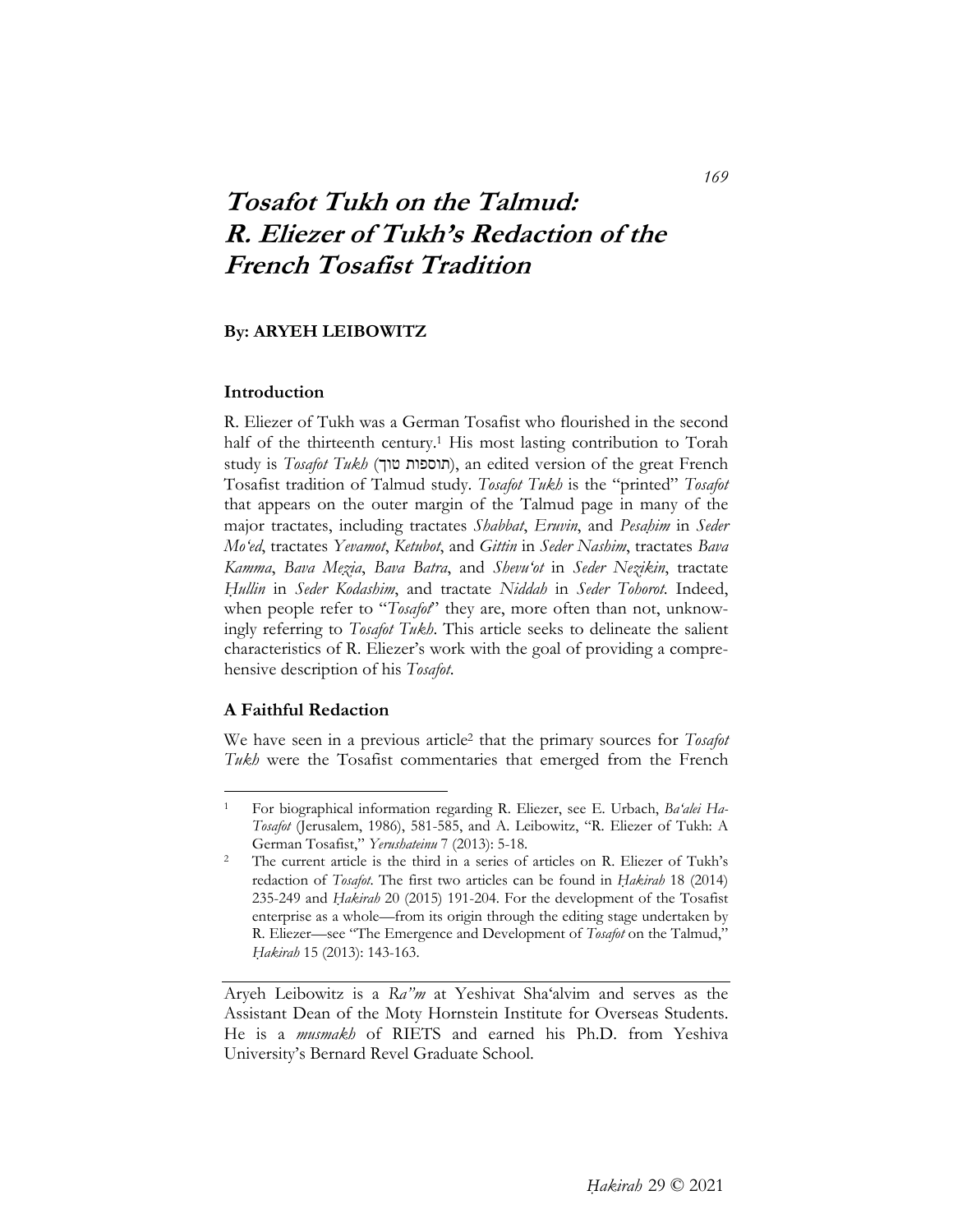Tosafist academy of R. Yitzḥak of Dampierre (Ri Ha-Zaken). That is, R. Eliezer did not draw directly from the earliest Tosafist sources, such as the writings of Riva (ריב"ם), R. Tam, Rivam (ריב), or even the Ri Ha-Zaken himself. Rather, R. Eliezer utilized the highly sophisticated and comprehensive commentaries produced by Ri's students. R. Eliezer's most notable sources included *Tosafot Shanẓ* of R. Shimshon of Shanẓ (d. 1214), *Tosafot R. Yehudah* of R. Yehudah of Paris (d. 1224), and *Tosafot R. Barukh* of Rabbenu Barukh (d. 1211).

We have also seen that R. Eliezer engaged in various forms of editing. Much of the editing was light, such as minor syntactical alterations. However, there were also more significant methods employed, such as condensing and abridging the source texts, or integrating material from one of his source texts with another.

Despite R. Eliezer's editing, he added very little new content into the Tosafist corpus he inherited. Quite the contrary; R. Eliezer exhibited an extreme faithfulness to his sources. It is fair to say that R. Eliezer's primary role in *Tosafot Tukh* was not that of an originator, but of a transmitter of the rich Tosafist tradition. Accordingly, *Tosafot Tukh* is not an original commentary as much as it is a faithful redaction of the rich Tosafist tradition that preceded R. Eliezer.

R. Eliezer's faithfulness to the teachings of Ri's students is evident from a passage-by-passage comparison of *Tosafot Tukh* with earlier works. For example, *Tosafot Shanẓ* is extant on large sections of tractates *Pesaḥim* and *Ketubot*, and comparison of the texts testifies to R. Eliezer's consistent and methodical dependency on, and faithfulness to, the *Tosafot Shanẓ*. 3

Regarding other tractates, where there are no extant records of *Tosafot Shanẓ*, there are other Tosafist works that bear a striking similarity to *Tosafot Tukh*. This is the case, for example, with an anonymous commentary on tractate *Shabbat* attributed to a student of Ri and an anonymous commentary on tractate *Bava Kamma* authored by a student of R. Tam. These two early commentaries already contain the main content of many of the passages found in *Tosafot Tukh* on these respective tractates.

Similarly, when we look at Tosafist works that are relatively contemporaneous to *Tosafot Tukh* we find a striking resemblance to *Tosafot* 

<sup>3</sup> A few fragments of *Tosafot Shanẓ* on tractate *Bava Batra* are extant. The material in these fragments is also strikingly similar to *Tosafot Tukh*, and in fact, of the forty-three passages that appear in this manuscript fragment the content of practically every passage is found in *Tosafot Tukh*. In most of these three tractates, *Tosafot Tukh* is basically an edited version of *Tosafot Shanẓ*.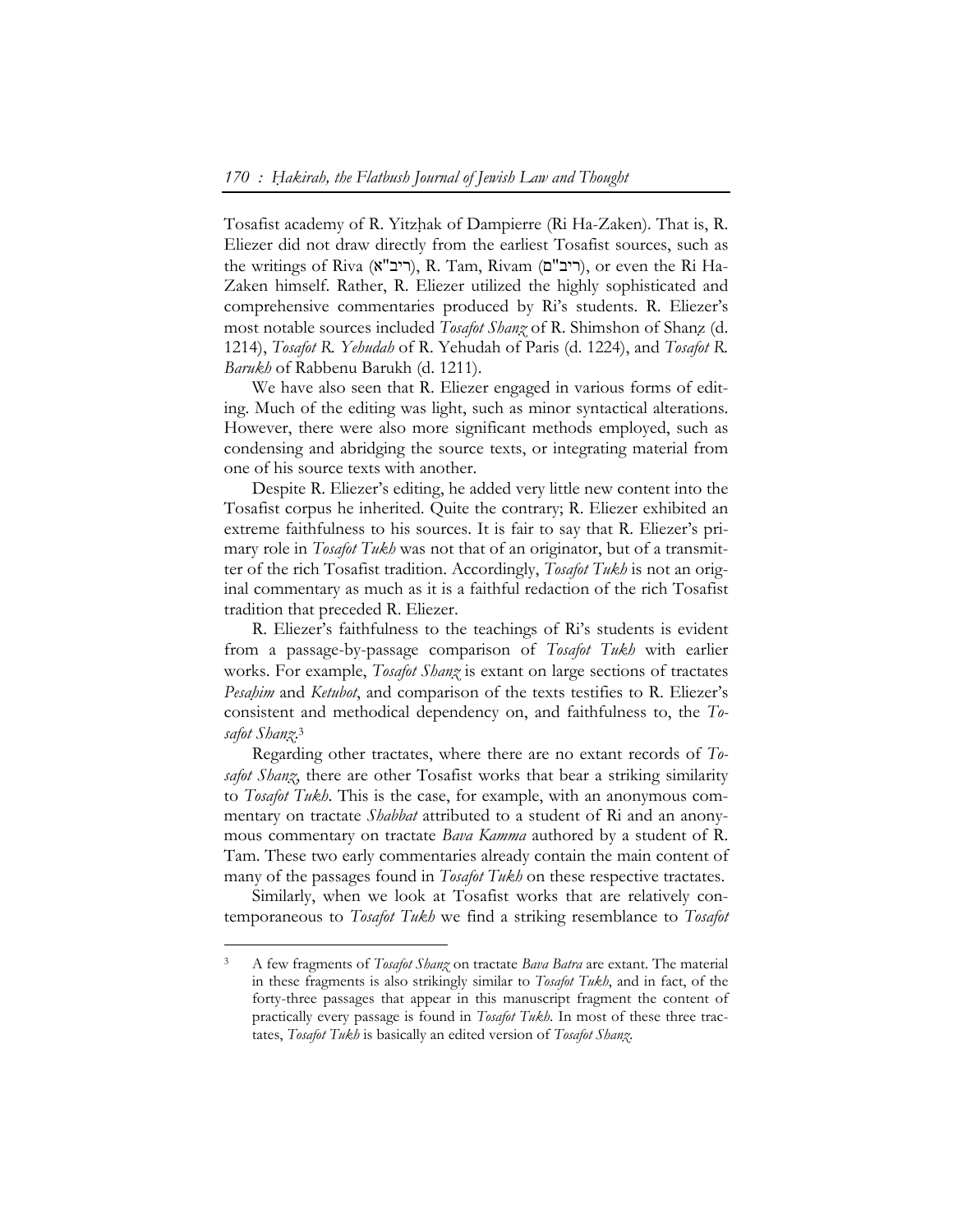*Tukh*. For example, in many tractates the main content of passage after passage in *Tosafot Ha-Rosh* and *Tosafot R. Pereẓ* are also found in *Tosafot Tukh*. All the above-noted similarities demonstrate that R. Eliezer was generally not recording new teachings.4

## **Tosafot Tukh of Ri and R. Tam**

 $\overline{a}$ 

When the 15<sup>th</sup>-century printer Gerson Soncino was preparing the first printing of the Talmud, he desired to print *Tosafot Tukh* on the page of the Talmud.5 Soncino had heard about R. Eliezer's redaction of the Tosafist teachings and he decided to search extensively for *Tosafot Tukh*. Soncino recorded the details of his search for manuscripts of *Tosafot Tukh* in the introduction to his edition of R. Dovid Kimhi's (Radak) *Sefer Mikhlol*. 6 There, Soncino surprisingly refers to *Tosafot Tukh* as the "*Tosafot Tukh* of Ri and R. Tam." It appears that to Soncino, the value of *Tosafot Tukh* was its authentic record of the teachings of R. Tam and Ri.7

Indeed, the backbone of *Tosafot Tukh* is the teachings of R. Tam and Ri. These two great Tosafist masters were the focal point of the commentaries of Ri's students and consequently they dominate *Tosafot Tukh*. In many of the larger tractates, R. Tam and Ri appear literally hundreds of times throughout *Tosafot Tukh*.

Nonetheless, the teachings of Ri appear with much greater frequency than those of R. Tam. 8 For example, in tractate *Shabbat*, Ri is quoted

<sup>4</sup> The commonality with *Tosafot R. Pereẓ* is very evident in tractate *Bava Kamma*, although there are clear differences between the two works, such as a wellknown discussion in 2b *s.v.* ומלתא. However, most passages in the respective works contain the exact same content, and some are also similar in their wording. This is also the case with *Tosafot Ha-Rosh* in many tractates. This phenomenon demonstrates that all of these later redactors—R. Eliezer, R. Peretz, Rosh, etc.—were primarily drawing from the same sources. 5 The Soncino family printed many single volumes of the Talmud with *Tosafot* in

Pesaro, Italy, between 1509 and 1520. However, a competing gentile printer in Venice, Daniel Bomberg, "copied" Soncino's print (according to Soncino) and printed the first complete set of the Talmud by the end of 1522. See R. Raphael Nathan Nata Rabbinovicz, *Ma'amar al Hadpasat Ha-Talmud*, ed. A. M. Habermann (Jerusalem, 2006), 9-31.<br>The text from the title page is quoted verbatim in R. Raphael Nathan Nata

Rabbinovicz, *Dikdukei Sofrim* (Munich: Huber, 1884), 48, fn. 16.

Haym Soloveitchik, "The Printed Page of the Talmud—The Commentaries and Their Authors," *Printing the Talmud: From Bomberg to Schottenstein*, ed. S. L. Mintz and G. M. Goldstein (New York, 2005), 41.<br>In other tractates, like *Ketubot* and *Bava Kamma*, Ri appears over 200 times.

There are also tractates where Ri appears with less frequency. This is the case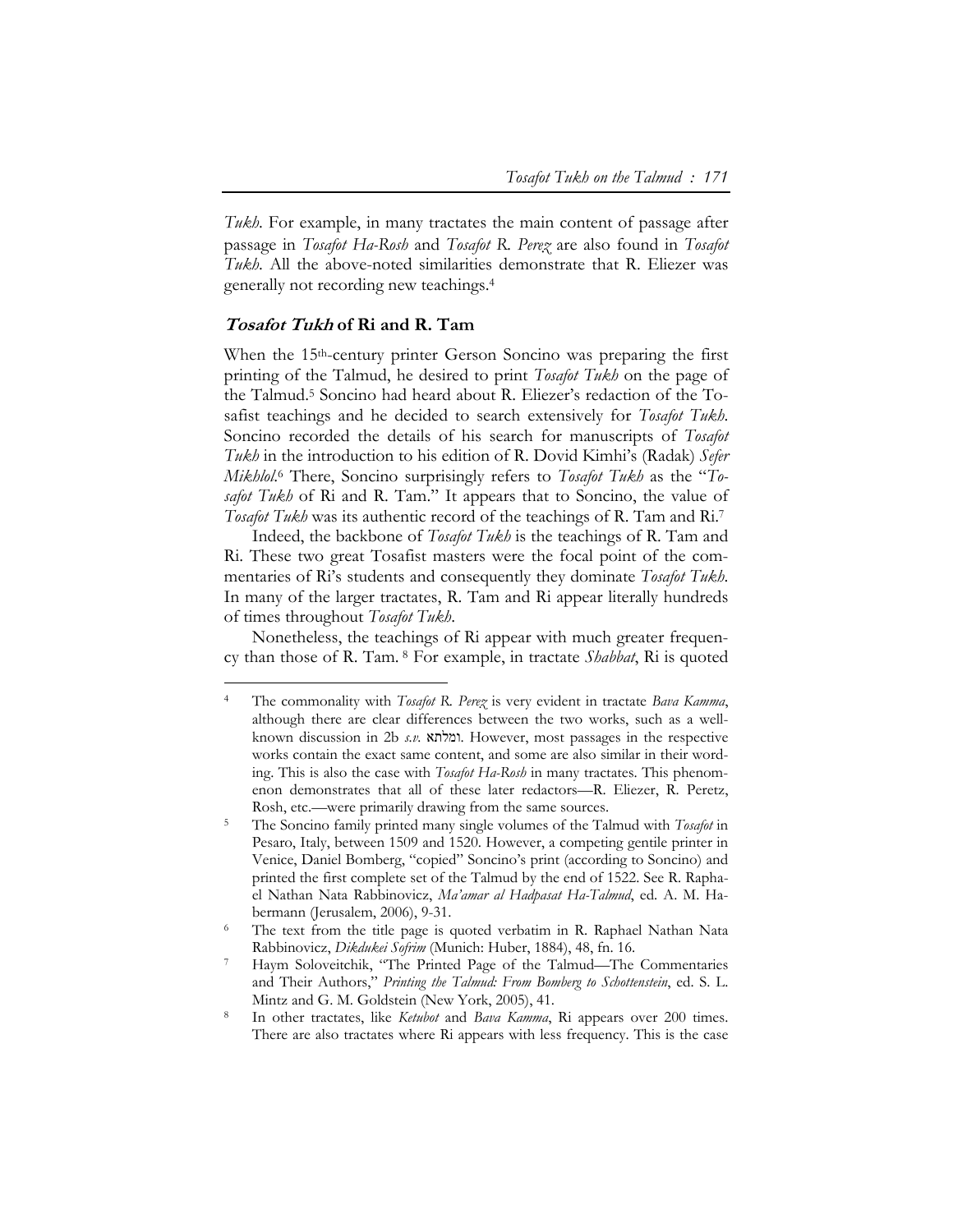close to 500 times in the text, more frequently than all the other Tosafists in *Tosafot Tukh* on tractate *Shabbat* combined. This is also the case in tractate *Yevamot* where R. Tam appears close to 125 times, while Ri appears over 400 times.

Besides the sheer number of times Ri appears in *Tosafot Tukh*, Ri's central position is also sensed in the presentation of material. While this phenomenon is sometimes less obvious,9 there are times when it appears in overt forms, such as in tractate *Shabbat* 74a *s.v.* שכן, where *Tosafot Tukh* reads, "And R. Tam explained this in another way, but it was not pleasing to Ri (י"לר נתיישב ולא א"בע פירש ת"ור(. "At times, *Tosafot Tukh* is extreme in its preference for Ri's teachings over those of R. Tam. As such, there are a handful of locations where *Tosafot Tukh* records Ri's approach and backhandedly discards that of R. Tam, sometimes not even quoting it at all. This is justified with statements such as (tractate *Bava Batra* 45a *s.v.* **'N**): "R. Tam has a forced explanation of this passage, but Ri did not agree with it at all (יר"ת דחק לפרש ואין נראה כלל לר"ו)." And in another location (tractate *Bava Batra* 46a *s.v.* "אֹ): "R. Tam's approach is very forced and therefore I did not even write it ופר"ת נראה לר"י מאד) 10".רחוק על כן לא כתבתיו)

The dominance of Ri over R. Tam in *Tosafot Tukh* underscores the extent that *Tosafot Tukh* was based on the commentaries of Ri's students.11 If we are correct that R. Eliezer did not utilize the writings of the early Tosafists but rather produced his redaction only utilizing Ri's students' commentaries, it makes sense that Ri, and his specific perspectives on the Talmudic discussion, is the central focus of the redaction. To this end, one notices that Gerson Soncino does not refer to the redaction as the "*Tosafot Tukh* of R. Tam and Ri," as one would expect;

in tractates *Ḥullin* and *Niddah*, where Ri appears fewer than 40 times, which is less frequently than R. Tam. 9 See for example, Tractate *Shabbat* 45a *s.v.* עד, 49a *s.v.* כאלישע, 53b *s.v.* כאן, and

<sup>100</sup>b *s.v.* עושה. 10 The preference for Ri in these examples was not necessarily an editorial decision by R. Eliezer but was likely already present in his sources. However, there are undoubtedly instances where R. Eliezer did omit R. Tam's view. This is the case, for example, in tractate *Pesaḥim* 2a *s.v.* יכנס where only the view of Ri is recorded, and the view of R. Tam that is discussed at length in *Tosafot Shanẓ* is completely omitted.<br><sup>11</sup> R. Eliezer may have also given preference to the view of R. Shimshon over

that of Ri. For a possible example, see *Tosafot* K*etubot* 92b *s.v.* דינא and compare with *Tosafot Shabbat* 78b *s.v.* ק"ות, *Gittin* 2a *s.v.* ואם, *Bava Kamma* 8b *s.v.* דינא, and *Bava Meẓi'a* 13b *s.v.* הא.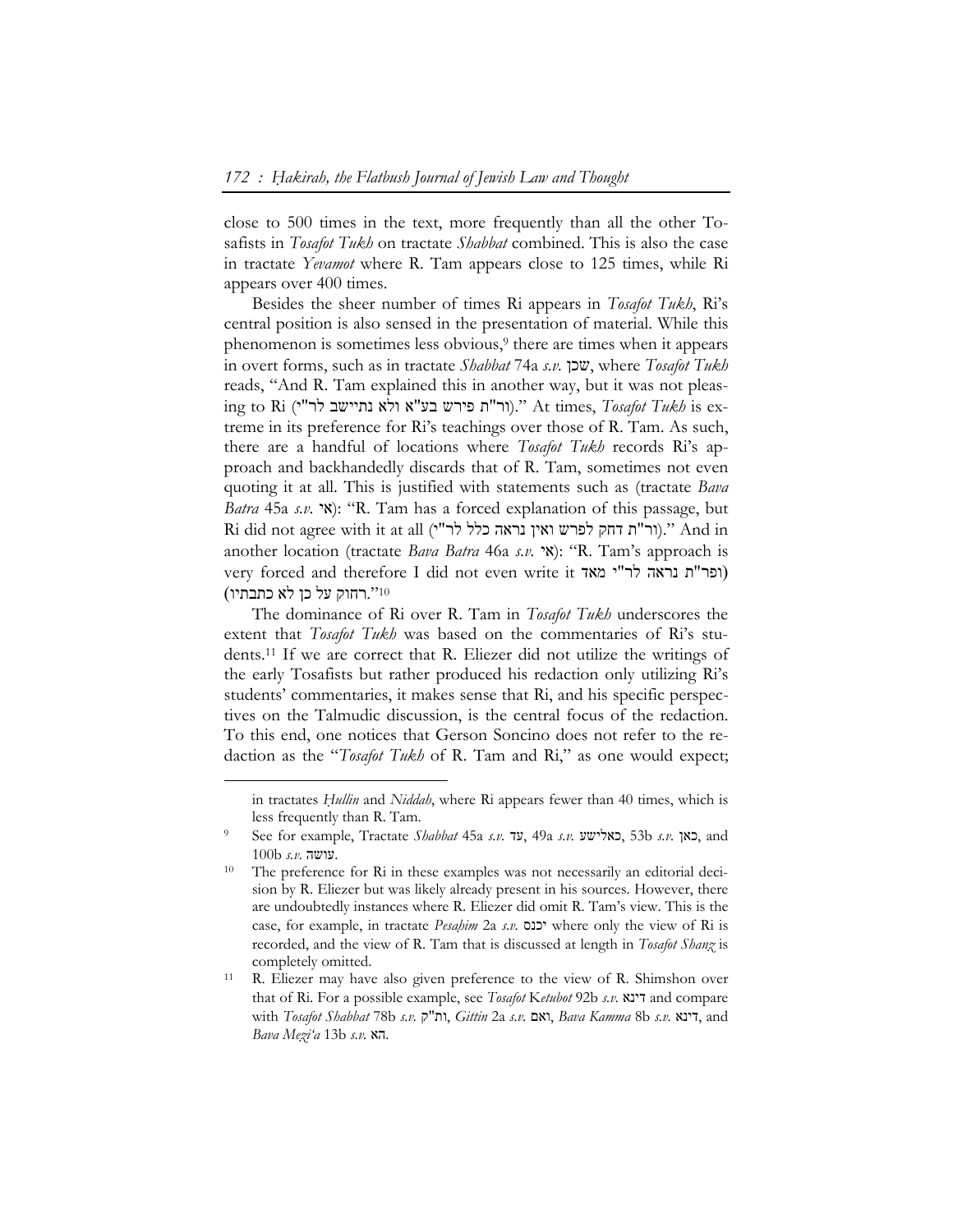rather, he mentions the younger Ri first, calling *Tosafot Tukh* the "*Tosafot Tukh* of Ri and R. Tam."

## **The French Tradition**

-

We have identified the central position the teachings of Ri, R. Tam, and other French masters occupy in the *Tosafot Tukh*. But it is equally significant to note the teachings that do *not* occupy a central position in the *Tosafot Tukh*. R. Eliezer lived in German lands, interacted primarily with German scholars, and is rightfully labeled a German Tosafist.12 Yet, R. Eliezer's *Tosafot Tukh* was a faithful redaction and record of the *French* Tosafist tradition specifically. As we have seen above, the backbone of this French tradition was the combined teachings of R. Tam of Ramerupt, France; Ri of Dampierre, France; and their colleagues as they were studied in Ri's French academy.

To be sure, *Tosafot Tukh* contains material from the early- and midtwelfth-century German Tosafists, many of whom were contemporaries of R. Tam, such as Riva (א"ריב, Speyer, Germany, d. 1133), R. Ephraim (Regensburg, Germany, d. 1175), and others; however, this is because these German teachings were already part of the French tradition by the time of Ri and were therefore studied in his academy. In other words, the presence of these early German teachings in *Tosafot Tukh* is not attributable to R. Eliezer. These teachings, like the early French teachings, were inherited by R. Eliezer via his sources as an integral part of Ri's French lectures.

As a faithful transmitter of the French tradition, R. Eliezer generally did not add into the *Tosafot Tukh* material that was not contained in his French sources. *Tosafot Tukh*, therefore, do not feature teachings of prominent late twelfth- and early thirteenth-century German Tosafists, such as R. Yoel Ha-Levi (Bonn, Germany, d. 1200) or his son, R. Eliezer, Ravyah (Bonn, Germany, d. 1225) who flourished at the same time of R. Shimshon of Shanz, nor does it quote from Ravyah's contemporary, the prolific R. Simchah of Speyer, Germany (d. 1225). These German Talmudists were extremely influential in German Tosafist circles at the time of Ri and his students, and their teachings appear with regular frequency in German works from R. Eliezer's time. Yet, their

<sup>12</sup> See A. Leibowitz, "R. Eliezer of Tukh: A German Tosafist," *Yerushateinu* 7 (2013): 5-18.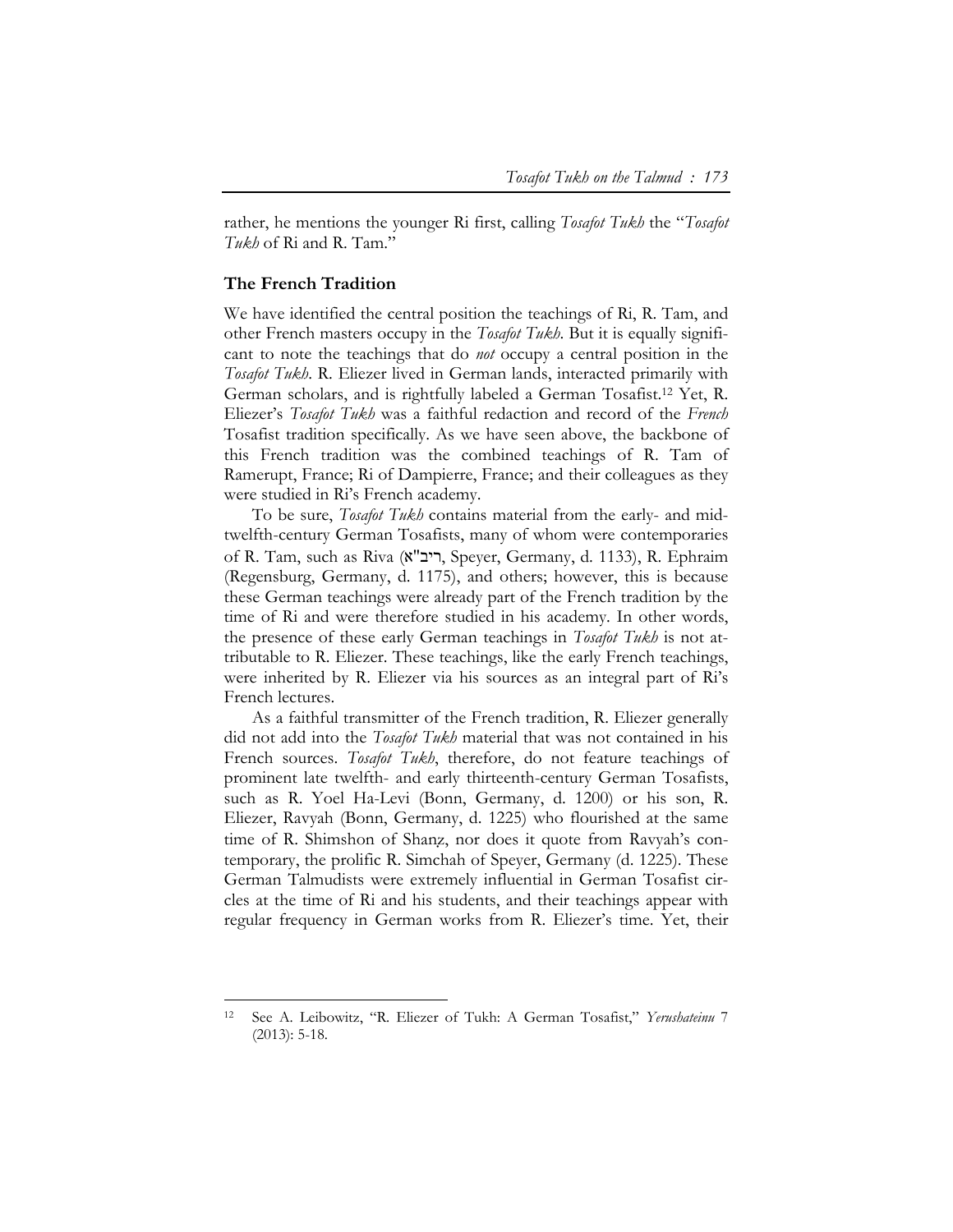teachings were not featured in the commentaries of Ri's students,13 and therefore they do not appear in *Tosafot Tukh*. 14

R. Eliezer also did not generally include material from his immediate intellectual milieu in his *Tosafot*. Hence, we do not find in *Tosafot Tukh* R. Eliezer's own original contributions, nor material from his own German teachers and contemporaries, as we will see shortly. As a pure record of the French tradition, the authentic and original text of *Tosafot Tukh* predominantly, and probably only, contained material from the commentaries of Ri's students.

#### **Anonymous Passages in Tosafot Tukh**

 $\ddot{\phantom{a}}$ 

Many teachings in *Tosafot Tukh* are explicitly attributed to R. Tam, Ri, or the other early masters. "R. Tam said (אומר ר"ת)," "Ri asked ( וקשה י"לר"י)," "R. Shimshon b. Avraham explained (לר"י)," (לר"י)," (אלר"י)," ("R. Yaakov

Ravyah, by the name of his work *Avi Ezri*, is quoted once in the printed *Tosafot* in tractate *Pesaḥim* 100b *s.v.* קידוש ידי. However, this line quoting the Ravyah is absent from the Parma 325 manuscript of *Tosafot Tukh* on *Pesaḥim*. This omission from the manuscript suggests that this line is not part of the authentic text of *Tosafot Tukh*. In all likelihood, it was a marginal note that was later erroneously included in the main text of the printed *Tosafot*, a common phenomenon that we will discuss shortly.

R. Simchah is quoted once, tractate *Shabbat* 19a *s.v.* נותנין. However, even in the printed versions of *Tosafot* it is obvious that this is a marginal note and not part of the authentic text of *Tosafot Tukh*.

<sup>13</sup> The fact that Ri's students did not draw from the *Tosafot* of their German contemporaries is partially attributable to the lack of communication between the respective Tosafist cultures of France and Germany during the time period of Ri's students; see Ya'akov Sussman, "Mifalo Ha-Madda'ei Shel Profesor Efrayim Elimelekh Urbach," *Musaf Madda'ei Ha-Yahadut* 1 (1993): 39, n. 63, and E. Kanarfogel, "Religious Leadership During the Tosafist Period: Between the Academy and the Religious Court," *Jewish Religious Leadership; Image and Reality*, ed. J. Wertheimer (New York, 2004), Rabbinic Leadership," 303. Another contributing factor is the tendency of twelfth-century Germany Talmudists to author commentaries that focused more on codification and *pesak* than on Talmudic dialectics. For this reason alone, they had little place in the dialectical commentaries of Ri's academy. 14 R. Yoel is quoted twice in the printed *Tosafot* attributed to R. Eliezer; once in

tractate *Yevamot* 118a and once in *Kiddushin* 78b *s.v.* כשהוא. However, the quotation in tractate *Yevamot* appears in the Parma 2243 manuscript of *Tosafot Tukh* on tractate *Yevamot* as "R. Yehudah," not "R. Yoel." The quotation in tractate *Kiddushin* is also quoted in the name of R. Yoel in *Tosafot Ha-Rosh*, raising the possibility that this material was already part of the Tosafist corpus before R. Eliezer.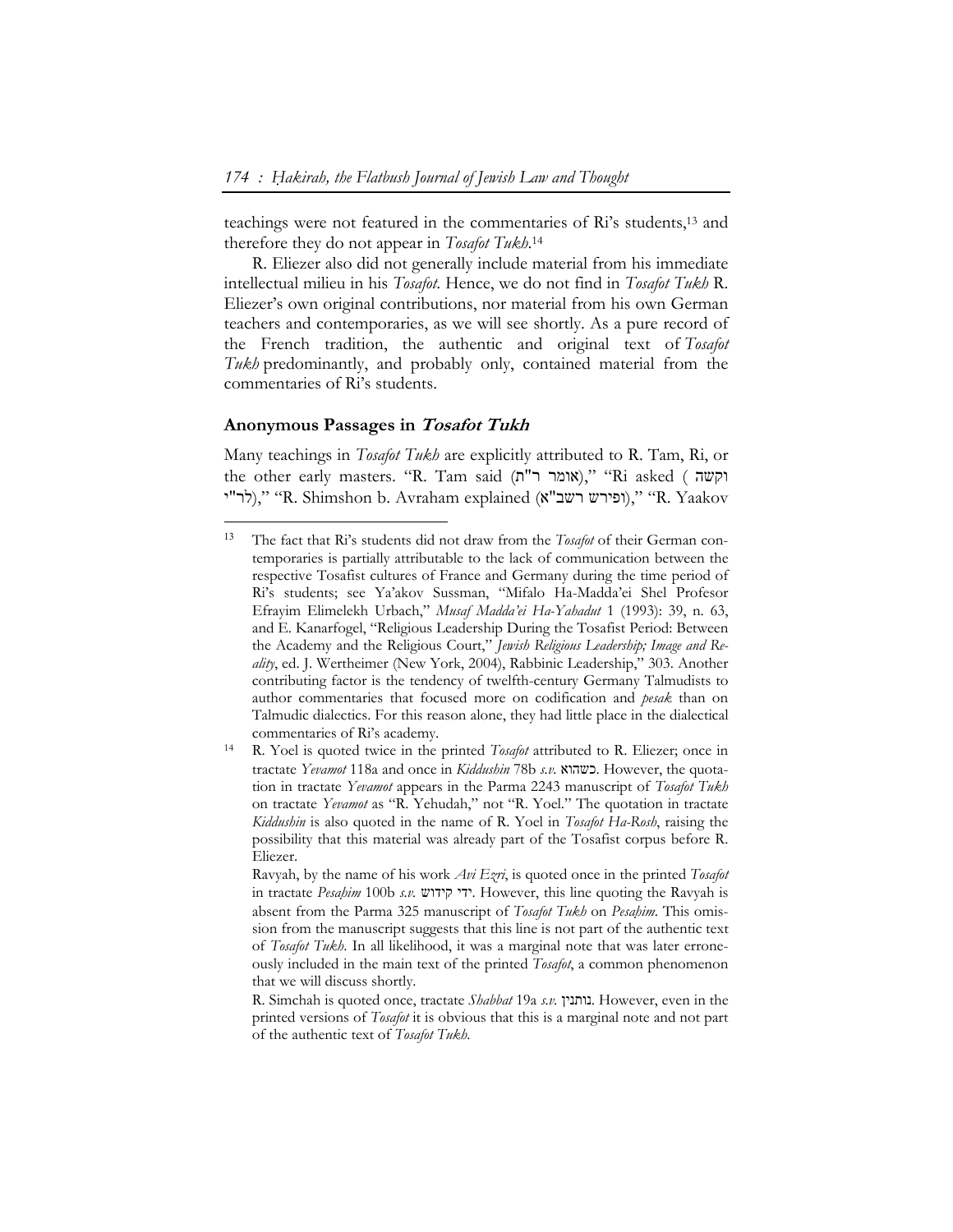of Orleans questioned ("והקשה ר' יעקב דאורלינ"ש)" are common refrains in *Tosafot Tukh*. There are even times that the early Tosafist's own language is preserved, indicated by a signature at the end of the passage. Some of these signatures still exist in the printed version of *Tosafot*, 15 but many were omitted when the manuscripts went to the printing press.<sup>16</sup>

Nonetheless, much of the material in *Tosafot Tukh* appears anonymously, without any explicit attribution to its source. However, this does not mean that R. Eliezer authored these passages or originated their content. The material in these anonymous passages was also inherited by R. Eliezer and comes from the teachings of R. Tam and his colleagues, or Ri and his students. This is immediately verifiable by comparing *Tosafot Tukh* with earlier works. Indeed, most of the anonymous passages in *Tosafot Tukh* on tractate *Ketubot* and *Pesaḥim* also appear anonymously in *Tosafot Shanẓ* on the two respective tractates.

Corroborating evidence that many of the anonymous passages in *Tosafot Tukh* were part of the Tosafist corpus years before R. Eliezer began preparing his redaction is found in a relatively early Tosafist work on tractate *Bava Kamma* composed by an unknown student of R. Tam. Many anonymous passages appearing in *Tosafot Tukh* on *Bava Kamma* also appear anonymously in this commentary. Although this specific commentary was not necessarily a source for *Tosafot Tukh*, the considerable amount of overlap between it and *Tosafot Tukh* further bolsters the contention that much of the material in *Tosafot Tukh—*including anonymous passages—was already part of the Tosafist corpus for generations before R. Eliezer.17

The method of attaching a signature at the end of a passage as a form of attribution was popular with the students of Ri. Many of their passages are signed with a מפי רבי" chich stands for "מפי רבי") (From my teacher)." A few signatures still exist in printed editions of *Tosafot*. Signatures of R. Tam: *Bava Batra* 92b *s.v.* אי, *Ketubot* 66a *s.v.* והא, and 69a *s.v.* ובשמתא. Signatures of Ri: *Shabbat* 76a *s.v.* הבגד, 82a *s.v.* אסור, *Yevamot* 51b *s.v.* ביאה, and *Gittin* 10b *s.v.* חספא. Joint signatures: tractate *Bava Batra* 55a *s.v.* אם and 73b *s.v.* הכי. 16 For example, tractate *Bava Batra* 23a *s.v.* כקטורא appears anonymously in the

printed text of *Tosafot,* yet in a manuscript, Cremona–Archivio di Stato 71, the passage appears with a signature of R. Tam.<br>This commentary was printed as "Tosafot Talmid Rabbenu Tam Ve-Rabbenu

Eliezer," ed. M. Blau, *Shitat Ha-Kadmonim al Massekhet Bava Kamma* (New York, 1977), 1-282. It also demonstrates that anonymous passages in R. Eliezer's redaction are ascribable to other early Tosafists besides R. Tam and Ri. For instance, *Tosafot Tukh Bava Batra* 92b *s.v.* וליחזי is an anonymous passage, but in this commentary (*Bava Kamma* 27a) it is ascribed to Rivam.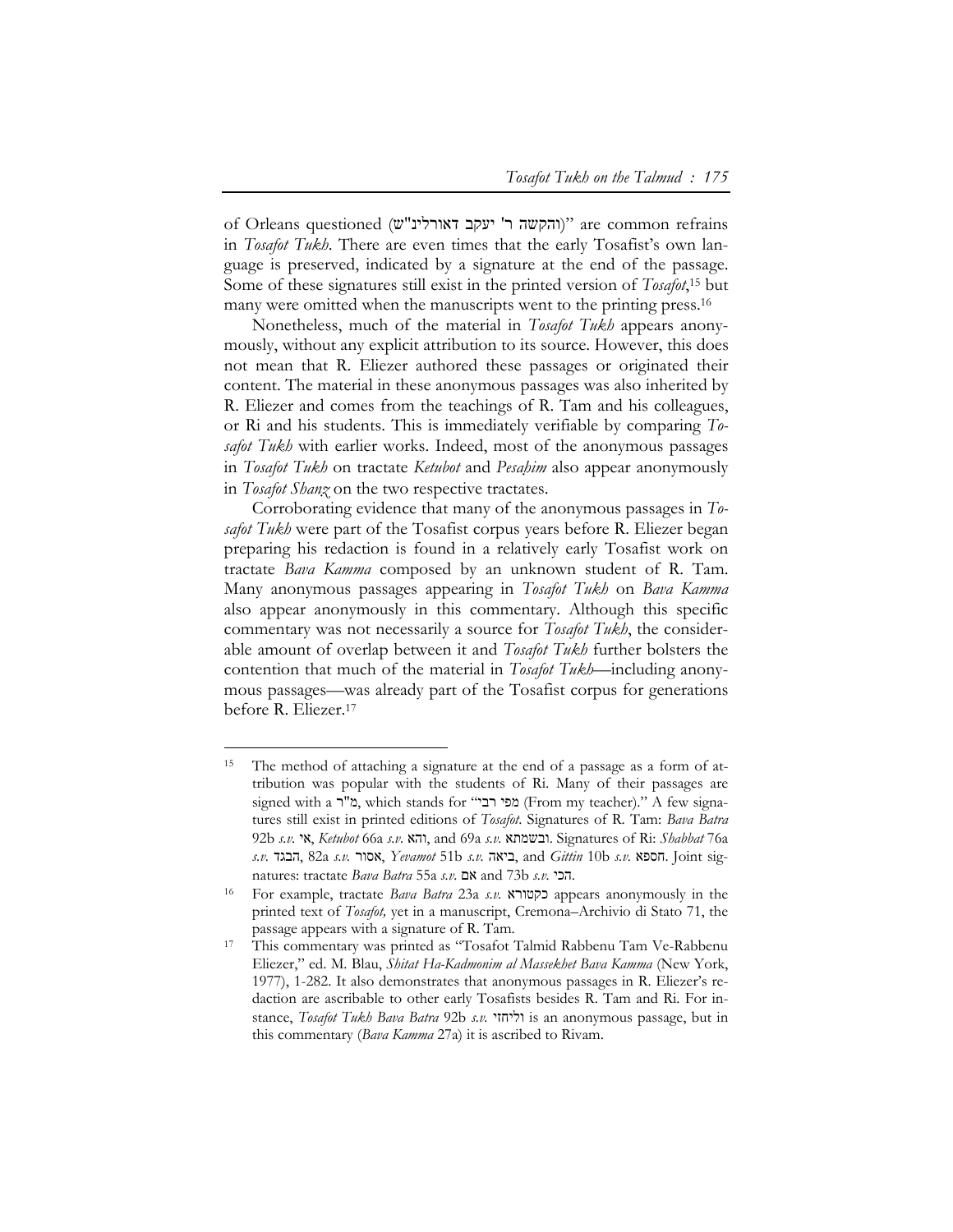Other Tosafist works can sometimes aid in identifying the actual originator of anonymous passages in *Tosafot Tukh*. For example, in tractate *Bava Batra* 10b *s.v.* אלא *Tosafot Tukh* anonymously comments on the Talmud's mention of the integrity of R. Haninah b. Teradyon. However, an early Tosafist commentary on tractate *Shabbat* records this material in the name of R. Tam.18 Similarly, several anonymously recorded passages in *Tosafot Tukh* on tractate *Shabbat* can be identified based on a recently published Tosafist commentary written by a student of Ri.19 Whether anonymous passages are the teachings of R. Tam, Ri, or some other early Tosafist, the crucial point is that they are not the original contributions of R. Eliezer or his teachers and German contemporaries.

#### **R. Eliezer's Original Contributions**

-

The contention that R. Eliezer did not generally include his own original contributions in his redaction of *Tosafot* is seemingly contradicted by the printed editions of *Tosafot Tukh*, which contain multiple instances where apparent original contributions are part of the text. These instances contain personal references, such as "It appears to me (נראה לי)," "I found (מצאתי)," "I question this (לְחָשׁה לי "I heard (שמעתי)," connoting R. Eliezer's own original contributions to the *Tosafot* discussion.

However, research reveals that these personal references were seemingly not part of the authentic text of the *Tosafot Tukh*. They appear in printed editions due to various phenomena, as we will now see.

**Sections not redacted by R. Eliezer.** In some cases, the personal references appearing in the printed *Tosafot* are in sections of the tractate that were simply not redacted by R. Eliezer. For example, only the first

This commentary exists in one known manuscript; see A. Leibowitz, "Tosafot Ashkenaziot Atikot Le-Ḥelek Mi-Massekhet Shabbat," *Yerushateinu* 4 (2010): 15-38. More examples: *Piskei Ha-Rosh, Bava Kamma* 2:6 identifies Ri as the originator of *Tosafot Bava Kamma* 20a *s.v.* זה, *Tosafot Yeshanim* on *Bava Batra* 2b *s.v.* נתייאש, *s.v.* אמינא הוא, and 5b *s.v.* ואפילו all identify the originator of the teachings in the corresponding anonymous passage in *Tosafot Tukh*. *Tosafot Yeshanim* and *Piskei Ha-Rosh, Bava Batra,* 1:18 do the same for some of the material in *Bava Batra* 23a *s.v.* **19** *N.*<br><sup>19</sup> The manuscript is Moscow–Russian State Library, Ms. Guenzburg 636, and it

was printed as *Tosafot Ri Ha-Zaken Ve-Talmido Ve-Rishonei Ba'alei Ha-Tosafot al Massekhet Shabbat*, ed. A. Shoshana (Jerusalem, 2007). Examples of such identifications include 14b *s.v.* דכתיב, 18b *s.v.* דמפקיר, and 25b *s.v.* חובה. Note also 17b *s.v.* אין where Ri is identified as the source for testimony regarding a personal practice of R. Tam (see also *Tosafot R. Elḥanan* on tractate *Avodah Zarah* at the end of the first chapter).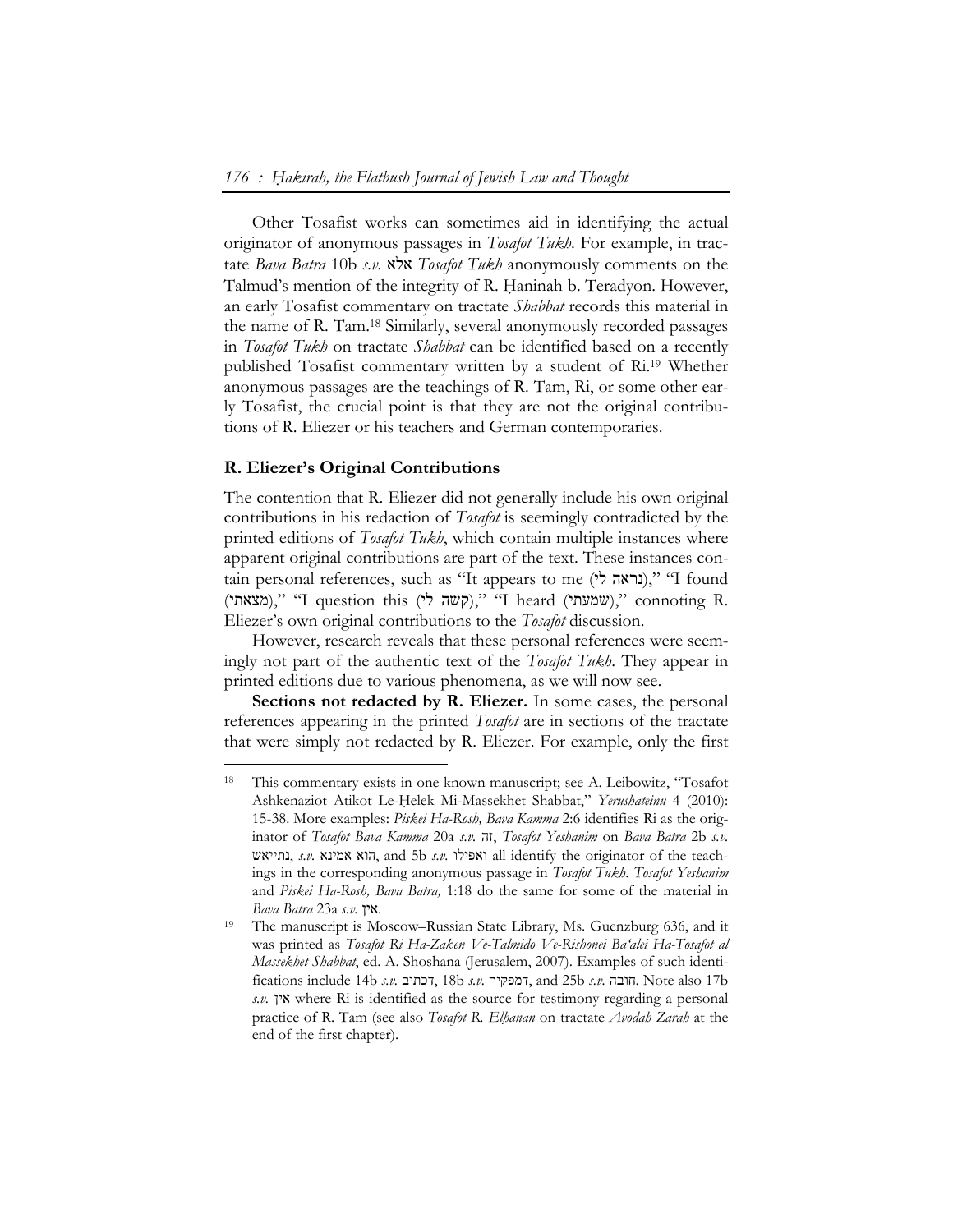nine chapters of the printed *Tosafot* in tractate *Ketubot* were redacted by R. Eliezer. Beginning with the tenth chapter the printed *Tosafot* text is *Tosafot Shanẓ*. 20 Of the twenty-four personal references that appear in the printed *Tosafot*, twenty-two of them appear in or after the tenth chapter of the tractate. Hence, they are R. Shimshon's original teachings, not R. Eliezer's.21

The same phenomenon occurs in tractates *Shabbat* and *Bava Batra*. In *Shabbat*, only the first sixteen chapters are *Tosafot Tukh*. Significantly, seven of the ten personal references that appear in the printed text appear after chapter sixteen.22 In *Bava Batra* only the first eight and a half chapters are *Tosafot Tukh*. 23 Many of the personal references that appear in the printed *Tosafot* text on *Bava Batra*, such as six appearances of נראה" לי", two of "קשה לי", two of "מצאתי", and one reference to "שמעתי" pear in the last quarter of the tractate and are not attributable to R. Eliezer.

**Scribal errors.** In other cases, personal references in the printed *Tosafot* are scribal errors that do not exist in authentic manuscript editions of *Tosafot Tukh*. For instance, in a number of locations the printed *Tosafot* read, "לי נראה", while manuscript editions read, "לפרש נראה". An example of this occurs in tractate *Ḥullin* 73a *s.v.* בשעת, where the printed *Tosafot* states "לי נראה ועוד", whereas a manuscript edition—Parma, Biblioteca Palatina Cod. Parm. 325—reads "לפרש נראה ועוד". The phrase "לפרש נראה "is a common *Tosafot* term appearing over thirty-five times in tractate *Ḥullin* alone and is a standard form of introducing a resolution.24

<sup>20</sup> This is attested to by a marginal note in printed editions that reads on 90a *s.v.* שהיה מי," From here to the end is copied from the *Tosafot* of R. Shimshon." The printed edition of *Tosafot Shanẓ* on *Ketubot* corroborates this, as we find that the passages in the printed *Tosafot* text are identical to the printed *Tosafot Shanẓ* after 90a.

<sup>21</sup> The two remaining personal references are 47a *s.v.* השתא and 88a *s.v.* ועוד. However, the passage on 88a appears verbatim in *Tosafot Shanẓ*, including the personal reference ("מיהו קשה לי") and a later reference to "our teacher." This suggests that this passage from *Tosafot Shanẓ* was included by R. Eliezer in *Tosafot Tukh* without any editing. The passage on 47a also quotes from "my teacher" and contains indications that it was not written by R. Eliezer. See Urbach, *Ba'alei Ha-Tosafot*, 628. 22 The personal reference in 22b *s.v.* מאי is not a content contribution. 23 In the middle of the ninth chapter, corresponding to 144a in the printed text, a

marginal note reads "until here is the commentary of R. Eliezer (א"ר משיטת כ"א)."<br>The same error occurs twice in tractate *Eruvin*. In 33a *s.v.* והא and in 34b *s.v.* והאורבין the printed *Tosafot* reads "לי ונראה "yet in Parma 325 the manuscript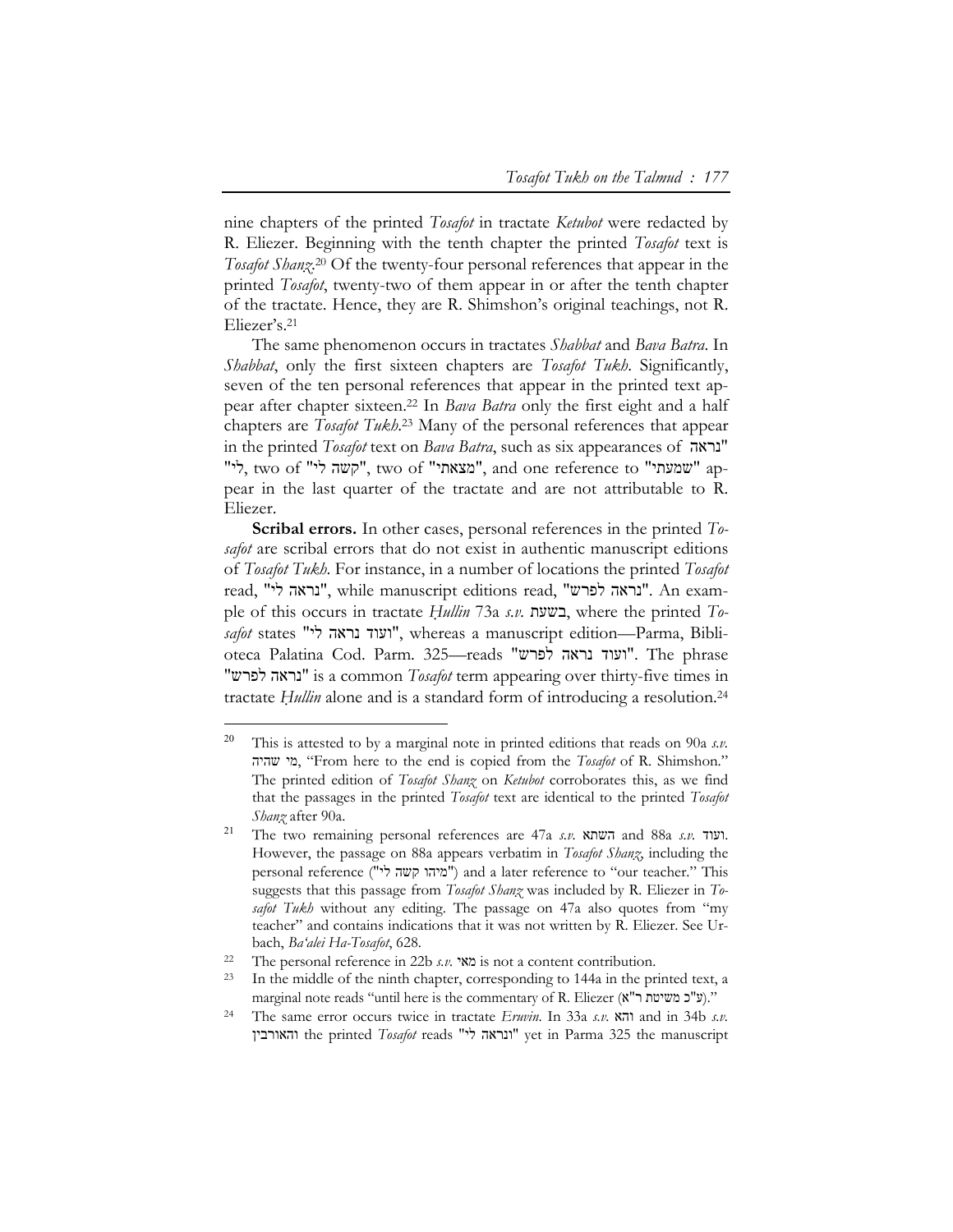Although the words "לפרש" and "לפרש" are not easily interchanged, this error is likely attributable to the common use of shorthand in handwritten manuscripts. Ostensibly, the earliest manuscripts of R. Eliezer's *Tosafot* utilized the shorthand "נ"ל" to represent "נראה לפרש" and later scribes, or the printers, erroneously expanded the shorthand to read "נראה לפרש" in place of "נראה לי".<sup>25</sup>

Another scribal error that accounts for personal references in the printed *Tosafot* is "לי ונראה "in place of "לו ונראה". *Tosafot Tukh* on tractate *Gittin*, 35b *s.v.* ותני, records a question posed by Ri and an apparent answer by R. Eliezer that is introduced with "יונראה לי". In a manuscript edition—Arras, Bibliotheque Municipale 889—the text clearly reads "לו ונראה "and not "לי ונראה". Accordingly, Ri's question was not answered by R. Eliezer, but by Ri himself.26

Scribal errors can also occur due to the common use of shorthand. For example, in tractate *Bava Batra* 29b *s.v.* בשכוני *Tosafot Tukh* reads "לי ונראה". But, in two manuscript editions—Parma 325 and British Museum Add. 17053—only "'ונר" appears and the word "לי" is absent. It may be that the shorthand "'ונר"' was erroneously expanded to "ונראה" "לי, while it truly was only shorthand for "ונראה".

reads "לפרש נראה". Note that we are assuming that the printed *Tosafot* on tractate *Eruvin* are also *Tosafot Tukh* and not from an unknown student of Rizba, as Urbach maintains in *Ba'alei Ha-Tosafot*, 606. Our arguments for this will be forthcoming in a future article. 25 Erroneous expansion of the shorthand "ל"נ "might also account for a number

of other instances where the printed *Tosafot* reads "לי נראה". For instance, in tractate *Ḥullin* 46b *s.v.* אבל the printed text states "לי נראה", yet in the Parma 325 manuscript the text reads only "ל"נ". This occurs four more times in tractate *Ḥullin*. In 59a *s.v.* ניבי, 62a *s.v.* והוא, 64b *s.v.* גיעולי, and 93a *s.v.* אמר the printed *Tosafot* reads "לי נראה", whereas the Parma text merely contains "ל"נ". In light of the above occurrences, it is possible that the intent of "ל"נ "in all of these later examples was "נראה לפרש" and not "נראה "נראה". In a seemingly similar occurrence, *Tosafot* on *Bava Batra* 5a *s.v.* ובא begins with the words "לי ונראה". Yet in British Museum Add. 17053, the passage begins with "ל"צ "and not "לי ונראה". The acronym "ל"צ "is also very common in Tosafist texts and

stands for "It must read (אביך לפרש or לפרש)."<br>26 This error appears in at least three other tractates. In tractate *Bava Batra* 59b *s.v.* מאי the printed text says "ונראה לי" but in Parma 325 the text reads "ונראה לו". In tractate *Shevu'ot* 49b *s.v.* וחייבין the printed text reads "לי ונראה "but in Oxford–Bodleian Library MS Mich. 93 the text reads "לו נראה "and not "לי נראה". In tractate *Ḥullin* 28b *s.v.* לפי the printed text's "לי ונראה "also appears in Parma ."ונראה לו" as 325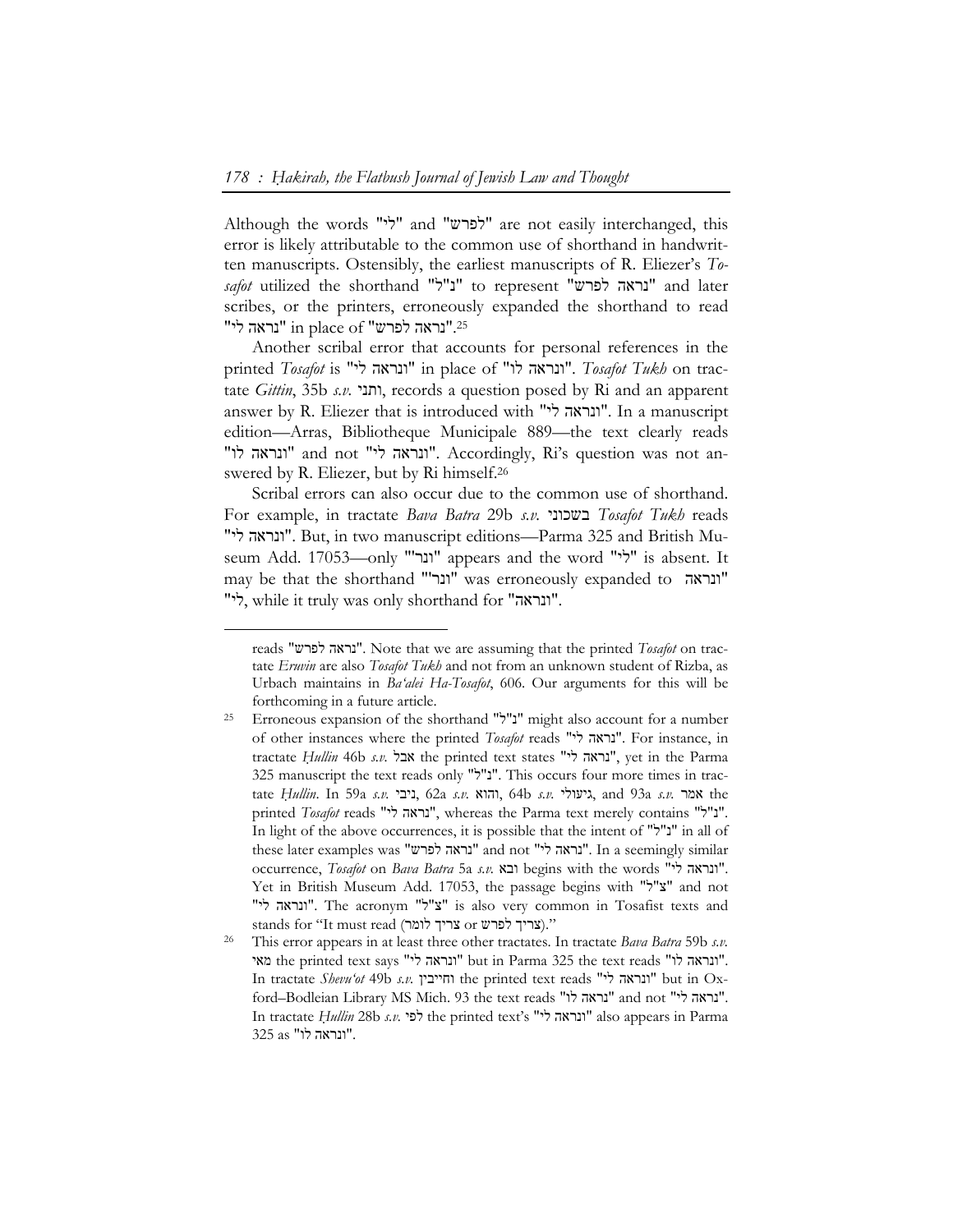Scribal errors are not limited to erroneous expansions of acronyms and shorthand notations. In several cases in the printed editions of *Tosafot Tukh* there are personal references that are simply absent from manuscript editions. For example, in tractate *Bava Batra* 5a *s.v.* פ"אע, the words "לי נראה כן "appear in the printed text, and seemingly reflect approval by R. Eliezer to the previously recorded statement in *Tosafot*. However, when we consult the two complete manuscripts of R. Eliezer's *Tosafot* on tractate *Bava Batra* that exist, Parma 325 and British Museum 17053, we find that the words "לי נראה כן "are absent from the text, indicating that these words were not part of the original passage.

Other Tosafist works can also be utilized to show that supposed personal references might simply be scribal errors. In tractate *Bava Batra* 13b *s.v.* ומסיים, the printed *Tosafot* text contains an apparent personal reference by R. Eliezer, "יונראה לי", after recording an explanation ascribed to Rizba. From the printed *Tosafot* text it appears that after recording Rizba's ruling, R. Eliezer included his own rationale for the ruling. However, in *Tosafot Yeshanim* on tractate *Bava Batra*, authored by a student of Rizba, both the explanation of Rizba and the rationale appear in the name of Rizba. Indeed, the proper text of R. Eliezer's *Tosafot* may have simple read "ונראה", which keeps Rizba as the speaker and omits R. Eliezer from the discussion. Parma 325 corroborates this conjecture and contains only "ונראה "and omits the word "לי". Alternatively, the authentic text might have read "נראה לו", which also retains Rizba as the originator of the rationale. This suggestion is corroborated by the first complete printed edition of the Talmud where the passage contains the ."ונראה לו" words 27

**Erroneous inclusions of R. Eliezer's Gilyonot.** In addition to his redaction of the French *Tosafot* tradition, R. Eliezer also authored his own notes, which he appended to the margins of his redaction. These notes are distinct from the main text of the redaction and are known as the "*Gilyonot*," or "*Gilyonei Tosafot*." Many of the personal references that appear in printed editions of *Tosafot* are from R. Eliezer's *Gilyonot*. Research shows that the *Gilyonot* were often erroneously copied into the main text without any indication that the material was from the *Gilyonot*. Over time, these *Gilyonot* became a permanent part of the text, merging with the main text of *Tosafot Tukh*.

The first complete printed edition of the Talmud was issued in Venice from 1520 to 1523 by Daniel Bomberg, a gentile printer. He followed with three additional printings, although none of them was complete. See Rabbinovicz, *Ma'amar al Hadpasat Ha-Talmud*, 35-55.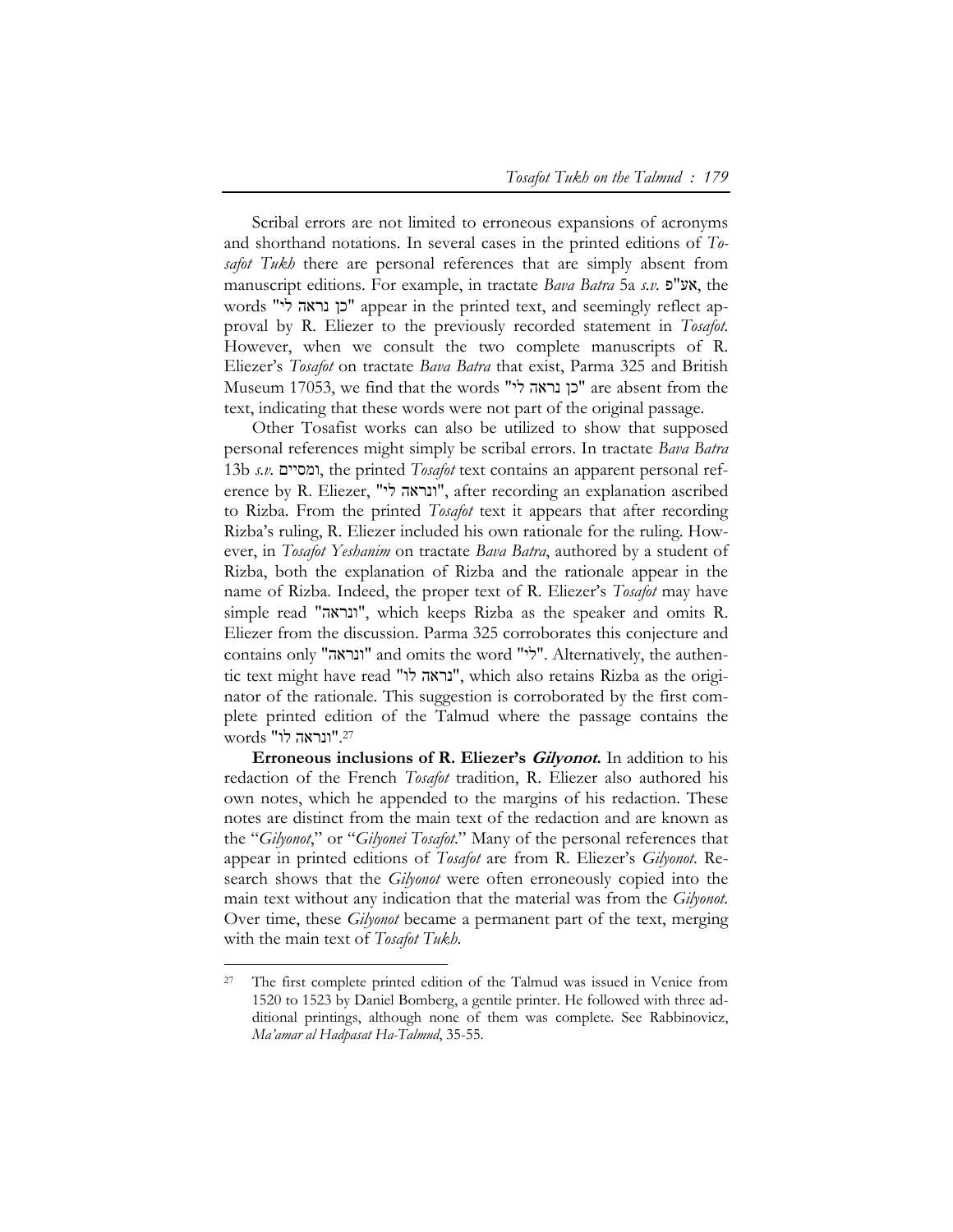In a number of cases where personal references appear in the printed text, manuscript editions of R. Eliezer's *Tosafot* show that the statement under discussion was not part of the main text of R. Eliezer's *Tosafot*, but originally appeared on the margin as one of the *Gilyonot*. An example that demonstrates this phenomenon is in the printed *Tosafot* in *Ḥullin* 11b *s.v.* וכי. In the middle of the passage the printed *Tosafot* reads, "...לי נראה ועוד". However, in Parma 325 the entire passage is absent from the main text of R. Eliezer's *Tosafot*, but appears in the top margin of the manuscript followed with a signature of "'ג", which is the standard signature used to indicate that the material is from the *Gilyonot*.28

#### **R. Eliezer's German Teachers and Contemporaries**

-

Our contention that R. Eliezer did not include in his redaction of *Tosafot*  any material from his own German teachers and contemporaries is also seemingly contradicted by the printed editions of *Tosafot Tukh*, which contain multiple instances of such material in the text. However, the above-described phenomenon of R. Eliezer's *Gilyonot* being included erroneously in the main text of *Tosafot Tukh*, accounts for a number of such instances.

**R. Yehudah Ha-Kohen.** In tractate *Ḥullin* 31b *s.v.* תימא וכי, the printed *Tosafot* quote "ך"רי",29 which likely refers to R. Yehudah Ha-Kohen of Friedberg, a German contemporary of R. Eliezer.<sup>30</sup> However,

<sup>28</sup> See also tractates *Ḥullin* 11a *s.v.* ודילמא and *Eruvin* 43b *s.v.* האי where the entire passage containing the words "לי ונראה "appears in Parma 325 as one of the *Gilyonot*. Note also tractate *Bava Batra* 31b *s.v.* וזה where an opinion is prefaced with the words "יונראה לי", yet the same opinion is ascribed to R. Eliezer's Gi*lyonot* in *Shitah Mekubeẓet* on *Ketubot* 18b *s.v.* בתוספות וכתבו. See also tractate *Shabbat* 146a *s.v.* שובר, where the passage is signed with "ר"מ "followed by one line that begins, "I found in the Jerusalem Talmud…" *Mordekhai*, *Shabbat*, #464, ascribes the final line to "the commentary of R. Eliezer." It appears that this final line, containing the personal reference by R. Eliezer, was from the *Gilyonot*, yet erroneously included in the main text of printed editions.

<sup>29</sup> *Hagahot Ha-Baḥ* changes the text to "ח"רי". However, the Vatican–Biblioteca Apostolica ebr. 159 manuscript reads explicitly: "הכהן י"ר".

<sup>&</sup>lt;sup>30</sup> I. Ta-Shma and M. Blau suggest that the acronym "רי"ך" refers to R. Yehudah of Friedberg. R. Yehudah appears in the *Gilyonot* on tractates *Bava Kamma* and *Eruvin* (see Urbach, *Ba'alei Ha-Tosafot*, 607). The other possible identification for "ך"רי "is R. Yaakov Ha-Kohen—likely R. Yaakov Ha-Kohen Svara of Krakow, the first known scholar from Poland in the period of the Tosafists. R. Yaakov is quoted in the *Gilyonot* on tractate *Hullin*; see E. Kupfer, "Al 'Ehad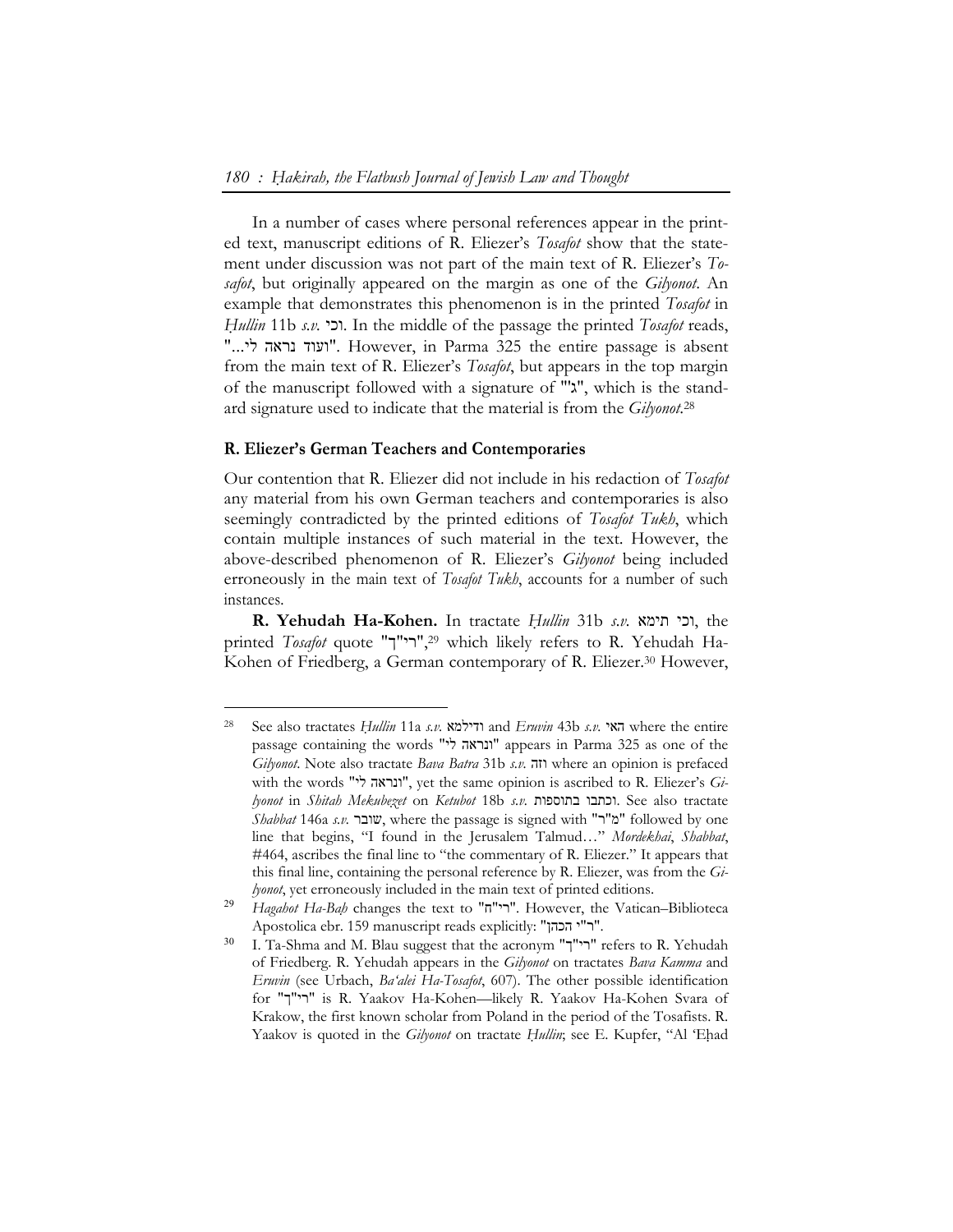in the British Library Add. 27295 manuscript this quotation of "ך"רי" appears as one of the *Gilyonot* and not in the main text of the redaction.31 R. Yehuda Ha-Kohen is also quoted by name in the printed *Tosafot*, tractate *Yevamot* 6b *s.v.* אינו או. However, in the Parma 2243 manuscript of *Tosafot Tukh* on tractate *Yevamot* the entire passage is absent from the main text of *Tosafot*.

**R. Aaron of Regensburg.** The printed *Tosafot*, *Ḥullin* 23a *s.v.* כי, contains an extended discussion that includes a solution recorded in the name of R. Eliezer's German teacher, R. Aaron of Regensburg. According to the British Library Add. 27295 manuscript, the majority of this passage—including the reference to R. Aaron—is one of the *Gilyonot*.

**R. Yitzḥak of Vienna.** The printed *Tosafot*, *Ḥullin* 47b *s.v.* אפילו quotes R. Eliezer's teacher, the prolific Austro-German Tosafist R. Yitzhak of Vienna (Or Zarua).<sup>32</sup> In the Parma 325 manuscript this passage is preceded and followed with notation indicating that the passage is from the *Gilyonot*. 33

**R. Meir of Rothenburg.** R. Meir, a German contemporary of R. Eliezer, is quoted a number of times in the printed editions of *Tosafot Tukh* as "ם"מהר". In most instances, the printed editions contain clear notation that the material was not part of the original text. See for example, *Shabbat* 17b *s.v.* כיון and *Ketubot* 15b *s.v.* לא. Even in cases when such notation is absent, such as in *Bava Batra* 41a *s.v.* שלא, manuscripts demonstrate, in this case Parma 325, that the passage is from the *Gilyonot*.

**R. Ḥezekiah of Magdeburg.** R. Eliezer's German uncle, R. Hezekiah (Maharih), appears six times in the main text of the printed *Tosafot*—*Ketubot* 39b *s.v.* הכי אי, *Bava Meẓi'a* 116a *s.v.* והא, *Bava Batra* 44b *s.v.* דלא, *Bava Batra* 52b *s.v.* דברים, *Shevu'ot* 46b *s.v.* וספרא, and *Ḥullin* 47b *s.v.* אבל—where he is often referred to as "My teacher, my uncle." In the two locations in tractate *Bava Batra*, the section of the printed passage that contains the view of R. Hezekiah is absent from the Parma 325

Mi-Gedolei Ha-Dor' Be-Mahazit Ha-Rishonah shel Ha-Meah Ha-13 Be-Polin Ube-Ashkenaz," *Kiryat Sefer* 59 (1984): 959.

<sup>31</sup> The British Library Add. 27295 manuscript contains another *Gilyon* (30a *s.v.* והתנן (that quotes "הכהן י"ר".

<sup>&</sup>lt;sup>32</sup> In the printed text it simply reads "ה"ר יצחק", but in the British Library Add. 27295 manuscript the text reads "יצחק ר"ה מורי".

<sup>33</sup> In the manuscript the entire passage, as well as the next passage *s.v.* דשיעה, are preceded with "ה"הגה "and followed with "כ"ע".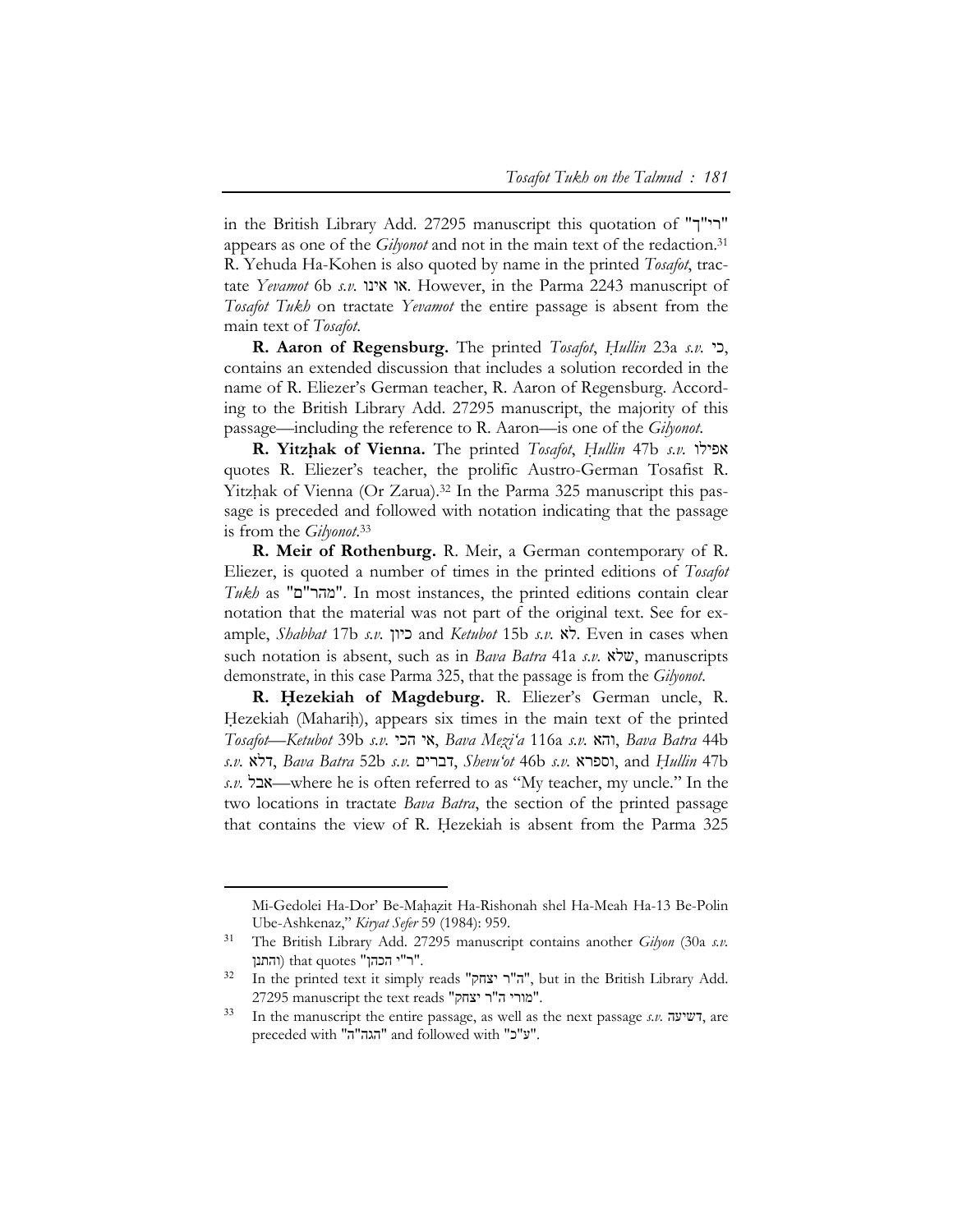-

manuscript version of the passage.34 This suggests that R. Eliezer did not generally include the original teachings of R. Hezekiah in the main text of *Tosafot Tukh*. 35

Limited extant manuscript editions of *Tosafot Tukh* prevent us from accounting for every single instance of personal references or teachings from R. Eliezer's teachers or contemporaries that appear in printed editions. However, the many examples that we have documented amount to a strong argument that the personal references and the teachings of R. Eliezer's German teachers and contemporaries that appear in the printed editions are not authentic.36

<sup>34</sup> R. Ḥezekiah generally appears in *Tosafot Tukh* as "דודי הרב מורי", except for *Bava Batra* 44b *s.v.* דלא. There he appears as "חזקיהו ר"מהר". The introductory title of "ר"מהר "is a peculiar acronym. The more commonly used title is "מה"ר", which stands for "מורי הרב רבינו", and is similar to the title "מה"ר", meaning "רבינו הרב", which appears over 400 times in the printed *Tosafot*. It could be that the second *reish* is actually a scribal error and should be a *dalet*, for these two letters are often mistaken for one another. Hence, the proper reading should be "ד"מהר "which could then stand for "דודי רבינו הרב מורי". Indeed, in the Bomberg printing of the Talmud the text reads, "ד"מהר", with a *dalet*.

<sup>35</sup> Other observations also support this contention. Firstly, in three of the instances that R. Hezekiah appears in the printed text, tractates *Bava Batra* 52b *s.v.* דברים, *Bava Meẓi'a* 116a *s.v.* והא, *Shevu'ot* 46b *s.v.* וספרא, the text reports the same legal opinion of R. Hezekiah. In all three locations, R. Hezekiah's opinion appears to be appended as an afterthought to the discussion and certainly is not the focal point of the passage. 36 E. Urbach (*Ba'alei Ha-Tosafot*, 646-648) assumed that R. Eliezer included in his

redaction of *Tosafot* the insights of his German teachers and contemporaries. More recently, Shalem Yahalom (*Shenaton Ha-Mishpat Ha-Ivri* 28, 111-169) has similarly argued that R. Eliezer included German insights into his redaction. Yahalom attempts to show instances of material in the *Tosafot Tukh* that he believes are the original insights of R. Meir of Rothenburg (Maharam) or R. Hezekiah of Magdeburg (Maharih).

In response, we first note that none of Yahalom's examples contain explicit attribution by R. Eliezer to either Maharam or Maharih. Is R. Eliezer quoting them, or did he perhaps draw the material from the same earlier source that they drew from? Indeed, R. Eliezer regularly quotes his sources by name when they make original contributions; he even quotes Maharam specifically by name dozens of times in his *Gilyonot*. Since we are talking about a mere handful of passages in the entire tractate *Pesaḥim*, Yahalom's assertions remain pure conjecture. It is hard to draw anything conclusive from a handful of anonymous passages in *Tosafot Tukh*.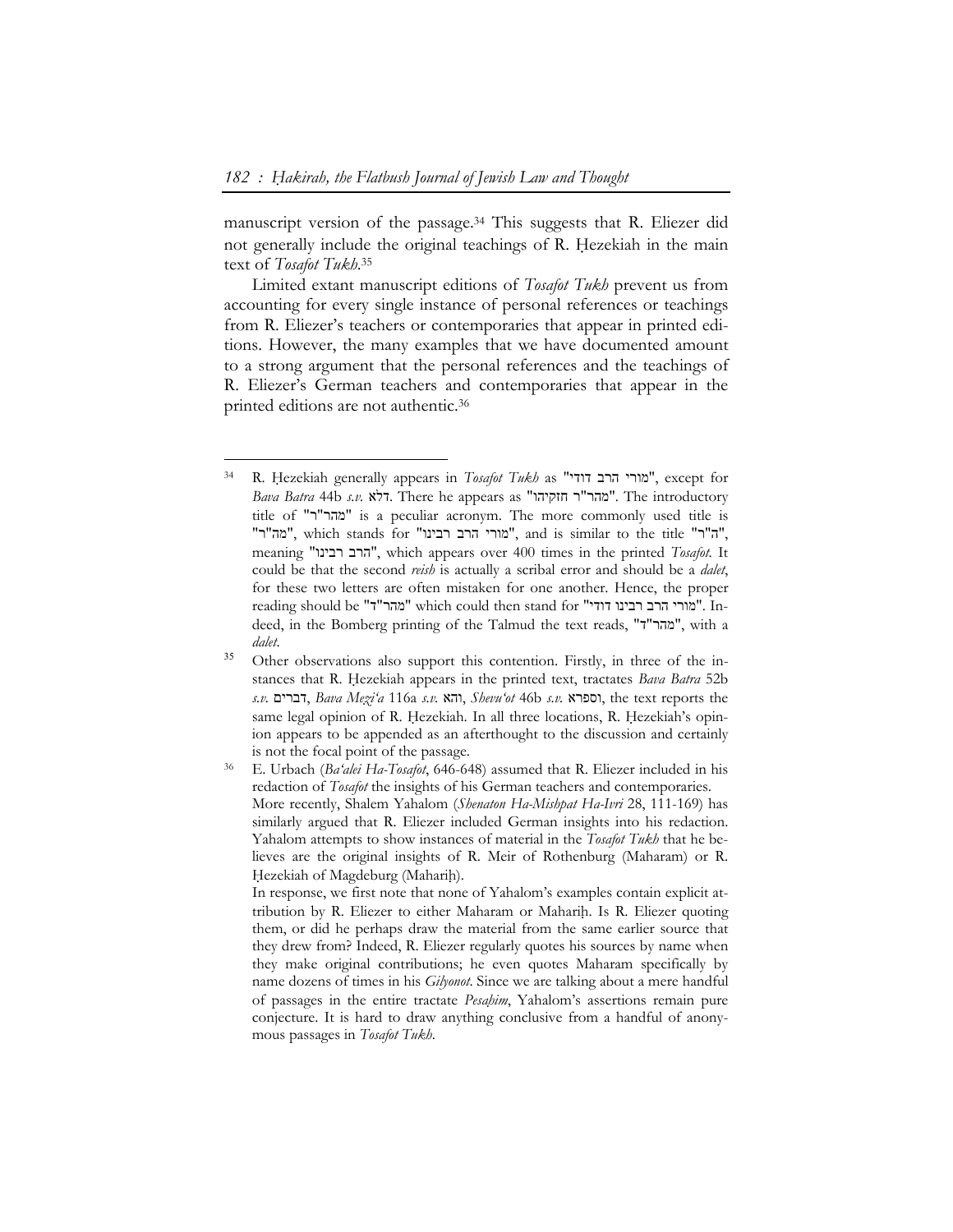## **A Unique German Record of the French Tradition**

-

We have seen that *Tosafot Tukh* was a faithful redaction of the French Tosafist tradition as it was transmitted by Ri's students. Material from R.

Yahalom's arguments based on the teachings of Maharih are even less conclusive. Practically every example brought by Yahalom is not a case of an original teaching of Maharih. For instance, in his first example, titled "הכשרת כבד", basically all the material in the *Tosafot Tukh* is from R. Tam and Ri; it is not an original teaching of Maharih. In fact, the material in *Tosafot Tukh* even appears in other Tosafist sources. Hence, this example does not support Yahalom's contention that *Tosafot Tukh* contains *original* insights from Maharih. The same weakness exists in his example titled "גוים מדורת". In another example, מעשה" "אילפס, there are many textual variations of the passage in question, and according to some of the manuscripts *Tosafot Tukh* and *Tosafot Mahariḥ* attribute the same teaching to different people. This would suggest that R. Eliezer did *not* draw the material from *Tosafot Mahariḥ*.

Yahalom's research does, however, highlight the possible role that R. Eliezer's German teachers and contemporaries played in his study of the French Tosafist tradition. Maharih was well versed in the French teachings, and remnants of his own *Tosafot* show that he too was primarily focused on the teachings of the French masters. Similarly, Mahariḥ's halakhic rulings (*pesakim*) are largely based upon the Ri's teachings and rulings. Hence, R. Eliezer very possibly inherited French content from Maharih, and he may have even utilized some of Maharih's verbal formulations when he recorded the French teachings in *To*safot Tukh. However, even if Maharih was a channel for receiving the French teachings, his own original teachings do not seem to appear in *Tosafot Tukh*.

Lastly, it is important to note that even if R. Eliezer did include in *Tosafot Tukh* a handful of insights from his teachers or German contemporaries, the main thrust of our thesis remains the same. The overwhelming majority of material is directly from the French Tosafist tradition of Ri and his students. *Tosafot Tukh* still remains, as we have argued, a faithful German record of the French tradition. The presence of a few original teachings from Maharam or Maharih, if they indeed exist, does not alter the primary nature of *Tosafot Tukh*.

In terms of the specific examples brought by Yahalom, a careful analysis demonstrated that a number of them are highly questionable. Regarding Maharam, Yahalom points to a few teachings that appears in *Tosafot Tukh* and are attributed to Maharam in *Tosafot Ha-Rosh*. In Yahalom's first example, titled "בחמץ חיים בעלי האכלת", the Maharam's answer in *Tosafot Ha-Rosh* is not exactly the same answer quoted anonymously in *Tosafot Tukh*, something already noted by the editors of the *Machon Ofek* edition of *Tosafot Ha-Rosh* on *Pesaḥim*. In another of Yahalom's examples (p. 119, fn. 33), "Rabbenu Meir" in *Tosafot Ha-Rosh* does not appear to be the Maharam at all, but rather R. Meir the father of R. Tam. Of the two or three examples of material in the *Tosafot Tukh* that might be quoting Maharam, it seems equally likely that these are *Gilyonot* that were mistakenly printed as part of the main text of *Tosafot Tukh*.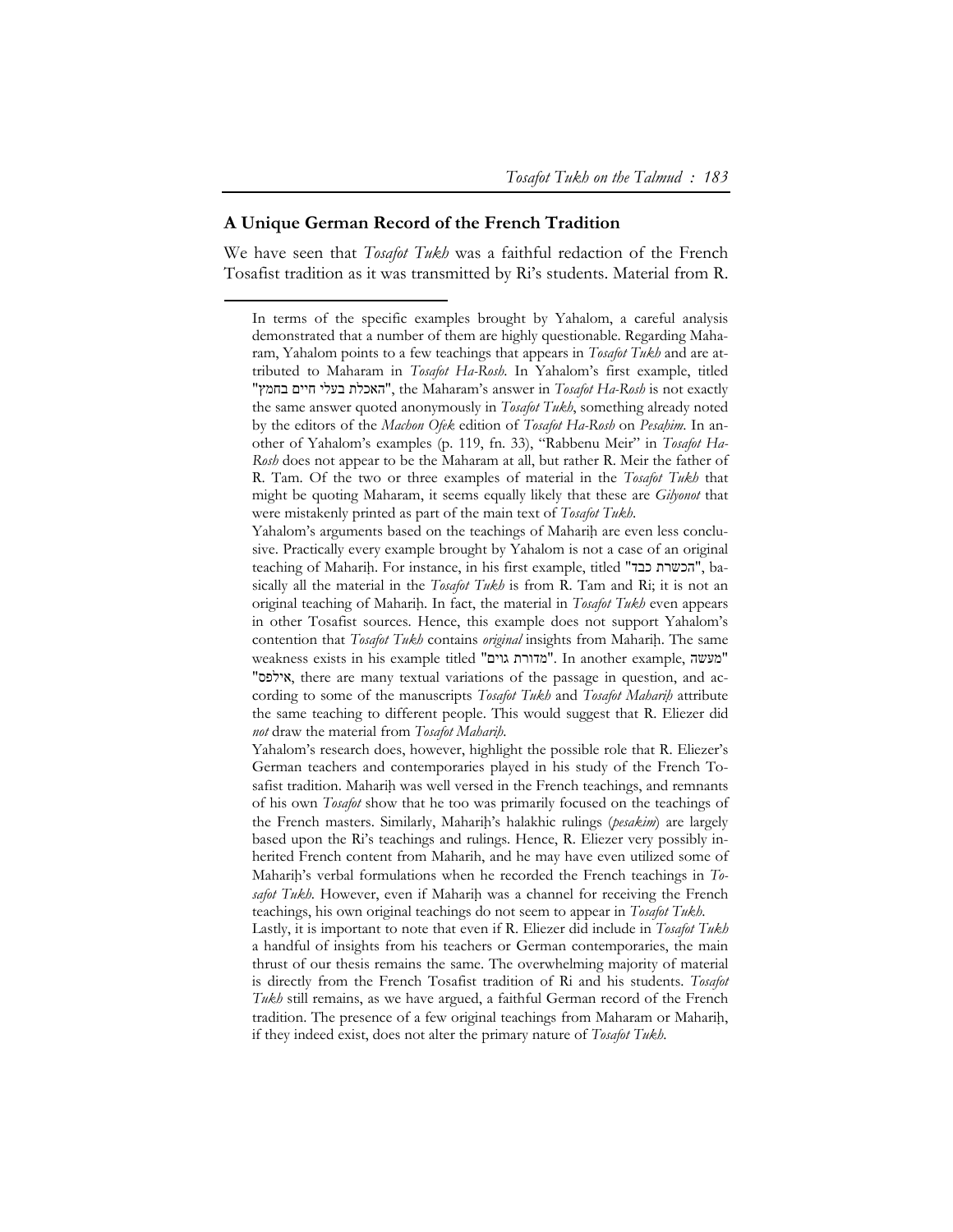Eliezer's own German culture of the mid to late thirteenth century does not appear in the redaction, and readers of *Tosafot Tukh* generally encounter only the French Tosafist tradition as it was studied in the Ri's academy.37

However, considering R. Eliezer's German provenance, it can be argued that *Tosafot Tukh* was not only a redaction of the French tradition. It was also a record of how the French Tosafist tradition was transmitted in Germany in the mid to late thirteenth century. Accordingly, *Tosafot Tukh* was a German redaction and record of the French tradition. "German," in the geographic sense, as R. Eliezer hailed from eastern Germany, yet "of the French tradition," for the content of the redaction was the pure French Tosafist tradition.38

<sup>37</sup> The absolute dominance of the French tradition in *Tosafot Tukh* likely contributed to early scholarship's assumption that R. Eliezer was a French Tosafist. For example, E. Urbach wrote (*Ba'alei Ha-Tosafot*, 584, fn. 63), "R. Eliezer's relationship to France is verified by everything we know about him. This likely also contributed to Soncino's assumption that *Tosafot Tukh* was written in France, as he writes, "I traveled to France, Chambéry and Geneva, *the places of* 

*its origin…*" 38 In Shalem Yahalom's earlier-quoted study, he suggests that *Tosafot Tukh* was not merely a record of the French tradition by a German Tosafist, but a complete German-style rewrite of the French tradition. To support his thesis, Yahalom argues that *Tosafot Tukh* has a distinct German style to it, including a perceptible influence of the German Pietists. Additionally, he argues that R. Eliezer's abridging and condensing of the Tosafist corpus reflects a distinct German approach to Talmud study, one that de-stresses the French dialectical methods.

These assertions are quite perplexing. Firstly, *Tosafot Tukh* is the printed *Tosafot* on almost every major tractate of the Talmud. It is the paradigm of the dialectical French *Tosafot* genre. As such, how can it be a unique Germanstyle *Tosafot*? Moreover, there is no overt stress on *pesak* in *Tosafot Tukh*, and R. Eliezer's tendency to abridge or condense the Tosafist teachings does not in any way detract from the dialectical nature of the text. Lastly, there are wellknown examples of Tosafist commentaries that have been identified as emerging from academies that were influenced by the German Pietists, such as the *Tosafot* of Evreux (see fn. 40 of this article). Scholars generally demonstrate the uniqueness of these Pietist-influenced works by contrasting them with the (non-Pietist influenced) *Tosafot Tukh*.

Yahalom ends his article expressing surprise that R. Yosef Colon (Maharik) missed the clear German influences and style of the *Tosafot Tukh*. We have hopefully shown that Maharik was not incorrect at all in his assessment of *Tosafot Tukh*.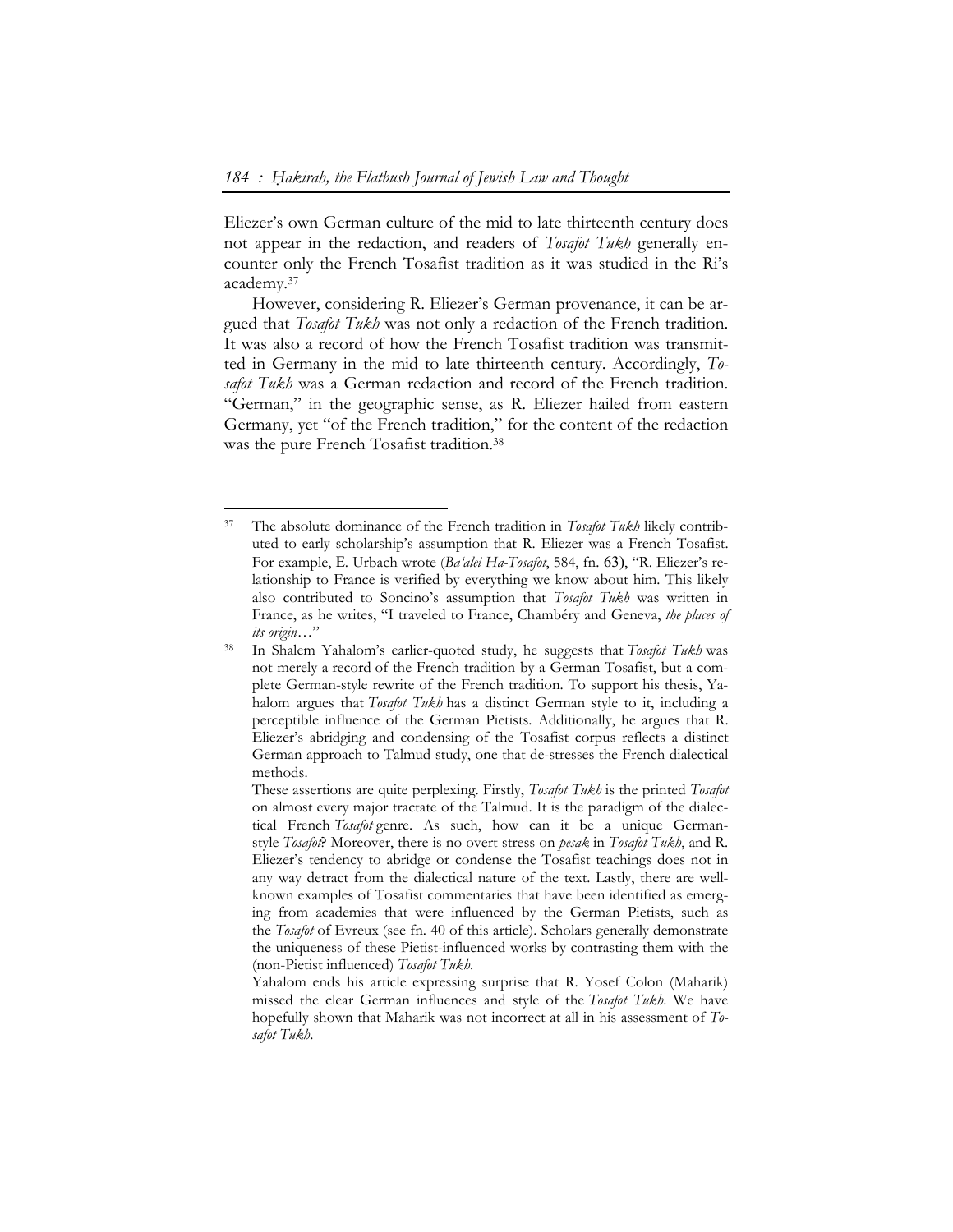## **Competing Versions of the French Tradition**

Ri's Talmud lectures changed the face of Talmud scholarship in northern Europe. His academy was immensely popular, and his lectures were carefully transcribed by many students. These lecture notes were subsequently augmented with original teachings by Ri's most prolific students during the late twelfth and early thirteenth century, and the resulting works reflected the best teachings of the Dampierre academy.

Yet the French Tosafist tradition, as it was recorded in these commentaries, was not monolithic. Some of the passages in these commentaries contained Ri's own verbal formulations, while others contained paraphrases of Ri's teachings, and reflected the understanding of the student recorder. As the French tradition was transmitted by Ri's students to the succeeding generations of Tosafists, the teachings of Ri's academy were reported with slight nuances and consequently understood in different ways. Moreover, early students of Ri taught their students certain formulations of Ri, whereas later students bequeathed alternative formulations from Ri's later years. Eventually, the nuances in formulation and the natural effects of transmission resulted in varied accounts of the French tradition. Inevitably, multiple versions of the French Tosafist tradition emerged, and by the later part of the thirteenth century, distinct accounts of the Tosafist tradition were circulating in France and Germany.39

Many of these versions of the French Tosafist tradition were redacted in French academies. This is the case with the *Tosafot* redaction produced in the French city of Evreux. *Tosafot Evreux* was produced in the first half of the thirteenth century in the academy of two brothers, R. Moshe and R. Shmuel of Evreux, France. They were students of another set of prolific Tosafist brothers, R. Shimshon b. Avraham of Shanz (Rash Mi-Shantz or Rashba) and R. Yitzḥak b. Avraham of Dampierre (Rizba). The *Tosafot* redaction of the Evreux academy is known for its

<sup>&</sup>lt;sup>39</sup> The emergence of distinct accounts of the French Tosafist tradition is confirmed by the presence of many discrepancies between extant redactions of the French tradition. Some of these discrepancies are extreme, such as cases where an individual Tosafist's opinion is quoted differently in the various redactions. For example, compare *Tosafot Shabbat* 23b *s.v.* דבי and 38b *s.v.* פינן to the corresponding passages in *Tosafot Ri Ha-Zaken Ve-Talmido*. There are also cases where conflicting reports exist regarding what a particular scholar ruled. Compare, for example, *Tosafot Gittin* 78b *s.v.* אם and *Bava Meẓi'a* 7a *s.v.* אם with the corresponding passage in *Tosafot Ha-Rosh, Gittin,* and *Sefer Miẓvot Gadol*, Positive Commandment #50.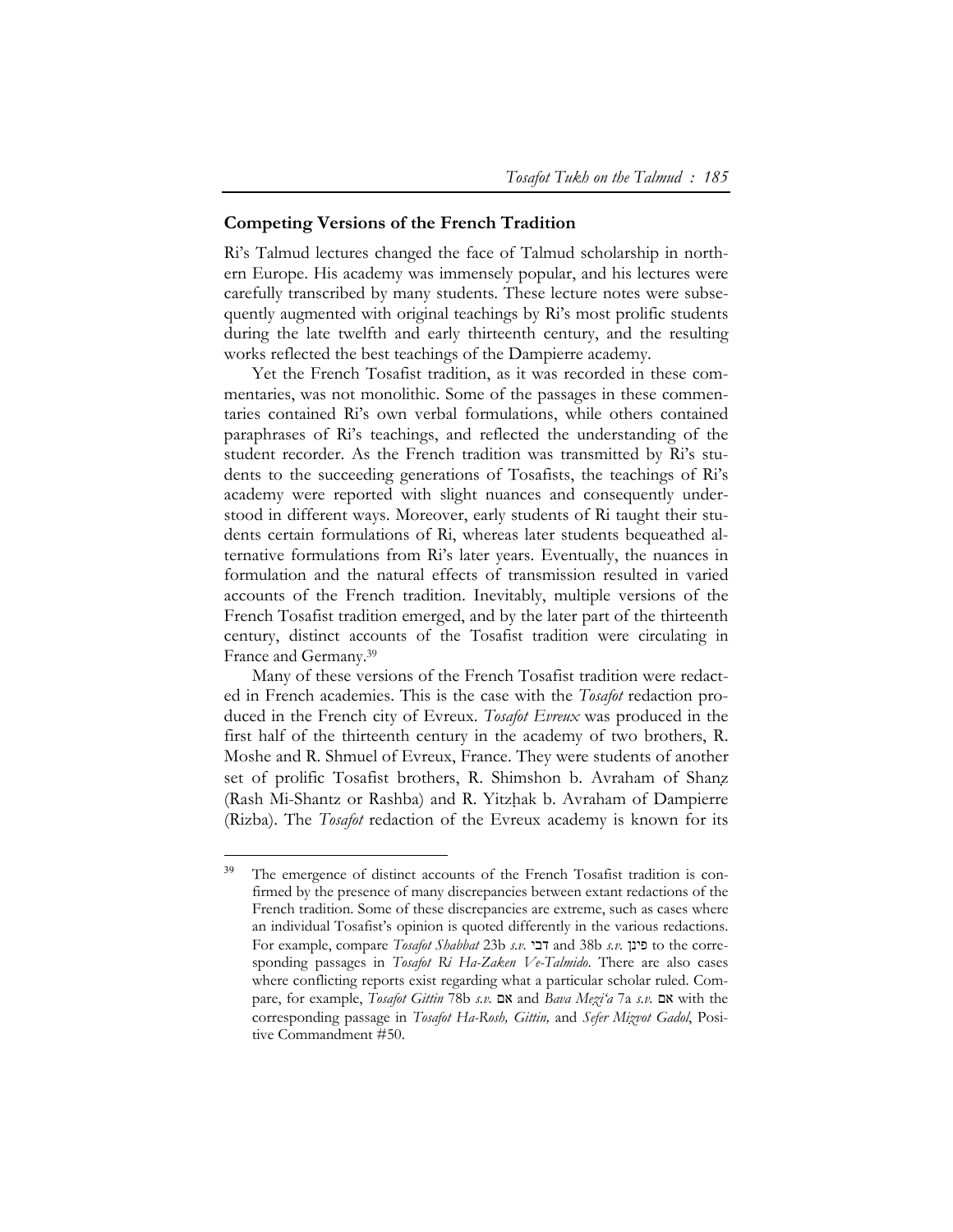extensive quotations of Rashi and its more-limited use of Tosafist dialectics. $40$ 

Another prominent *Tosafot* redaction edited by French Tosafists is the *Tosafot* of R. Pereẓ of Corbeil, France. *Tosafot R. Pereẓ* was produced in the second half of the thirteenth century in the academy of R. Perez. Although *Tosafot R. Pereẓ* was mainly redacted by the students of R. Perez, the commentary was immensely popular in some regions, and even became the primary *Tosafot* text for some later academies.41

*Tosafot Evreux* and *Tosafot R. Pereẓ* are French redactions of the Tosafist tradition, yet it is not uncommon to find differences between the texts, as the two texts reflect distinct versions of the Tosafist tradition that emerged in the generations following Ri's students. So too, when *Tosafot Tukh* is compared with the French redactions of the Evreux and Corbeil academies differences emerge.42 While many of the differences

<sup>&</sup>lt;sup>40</sup> These characteristics are but some of the evidence that the Evreux academy was not a typical Tosafist academy, as argued by I. Ta-Shma and E. Kanarfogel. They suggest that the Evreux academy was influenced by German Pietistic teachings, and that this influence affected the academy's curriculum and compositions. See I. Ta-Shma, "Hasidut Ashkenaz Bi-Sefarad: Rabbenu Yonah Gerondi—Ha-Ish U-Fo'alo," *Galut Aḥar Golah*, ed. A. Mirsky, et al. (Jerusalem, 1988), 165-73, 181-88, and E. Kanarfogel, *"Peering through the Lattices," Mystical, Magical, and Pietistic Dimensions in the Tosafist Period* (Detroit, 2000), 26-27 and 62-68.

<sup>&</sup>lt;sup>41</sup> *Zedah La-Derekh*, Introduction.

<sup>42</sup> Examples of discrepancies between *Tosafot Tukh* and *Tosafot Evreux* are best identified in tractate *Kiddushin*, as the printed *Tosafot* is *Tosafot Evreux* and R. Eliezer's redaction has been printed, based on four manuscripts, as *Tosafot Tukh Kiddushin*, ed. A. Z. Scheinfeld (Jerusalem, 1982). Sometimes the two redactions are completely at odds with one another; see 2a *s.v.* והיבמה and 8a *s.v.* כהנא רב. At other times, important early Tosafist teachings recorded in one redaction is absent from the other, such as 43b *s.v.* והשתא ;see also 2a *s.v.* ומאי and 4b *s.v.* מעיקרא. We also find crucial additions in one redaction, but not in the other; see 2b *s.v.* דאמר and 14b *s.v.* הואיל. Lastly, even when the same points are recorded in both redactions, on occasion the attribution differs; see 5a *s.v.* אלא. There are also many discrepancies between *Tosafot Tukh* and *Tosafot R. Pereẓ*. For instance, *Tosafot R. Pereẓ Bava Meẓi'a* 6b *s.v.* קפץ resolves an issue with a suggestion that is explicitly rejected by *Tosafot Tukh*. See also the ruling that appears in *Tosafot Tukh Gittin* 79b *s.v.* והא and in *Eruvin* 91a *s.v.* ושמואל that is completely dissimilar to the ruling recorded in *Tosafot R. Pereẓ Eruvin* 99b *s.v.* תניא. Sometimes the discrepancies are slight and require careful reading. For instance, see the nuances in presentation between *Tosafot Tukh Pesaḥim* 102b *s.v.* רב and *Tosafot R. Pereẓ Beiẓah* 33b *s.v.* כי regarding the question of why spices are not part of the *havdalah* ritual when the Sabbath is immediately followed by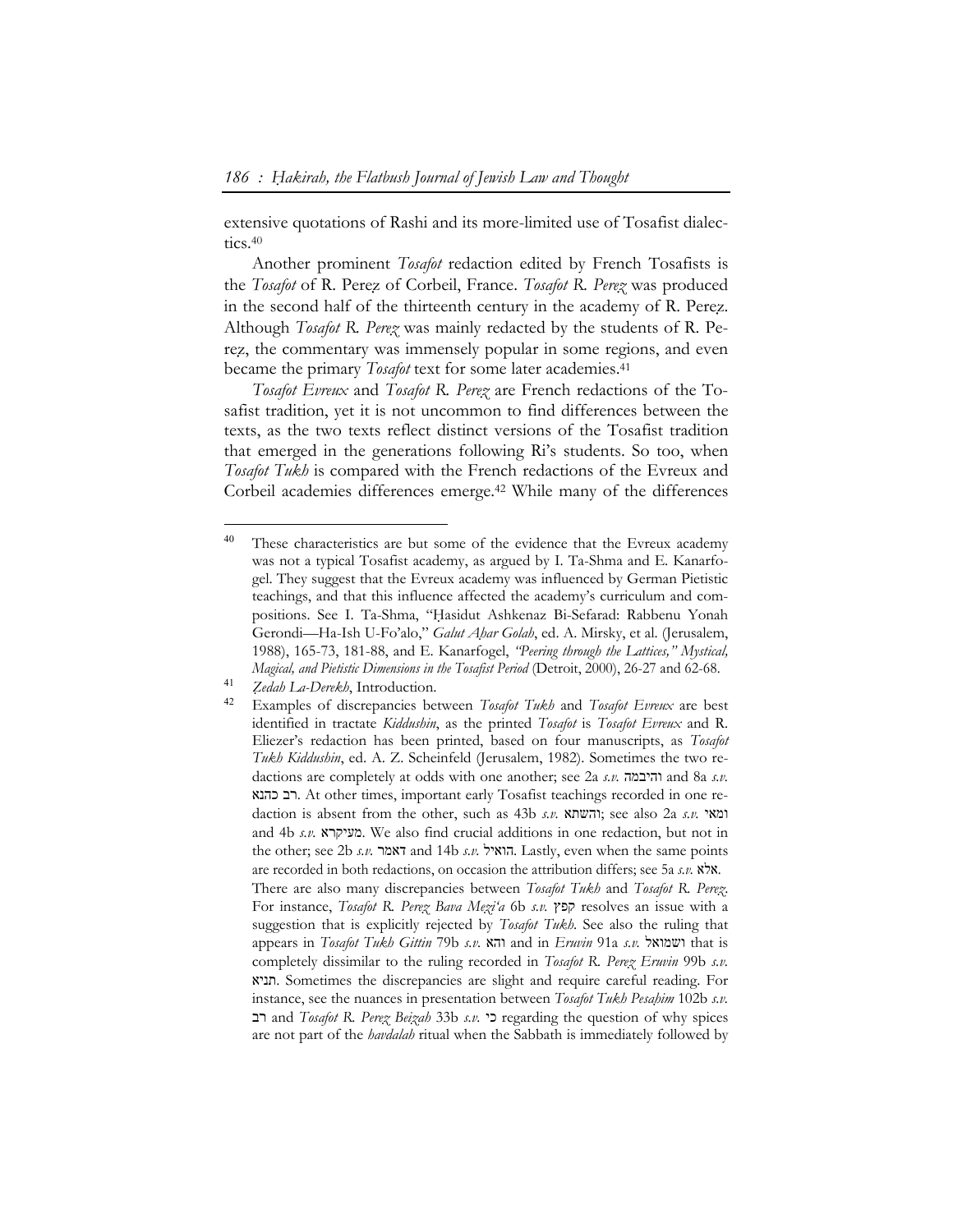are in content or attribution, sometimes the difference between the redactions is only in terms of language or presentation.43 Nonetheless, that the different redactions contained unique records of the Tosafist tradition is unquestionable and quite apparent from even a superficial comparison of the works.44

a festival; see also R. Eliezer's teacher, *Sefer Or Zarua*, vol. 2, #92, in the name of Ri and the printed *Tosafot Beiẓah* 33b *s.v.* כי, which is attributed to a student of R. Pereẓ (see Urbach, *Ba'alei Ha-Tosafot*, 612.)

<sup>43</sup> An example: The printed *Tosafot* on tractate *Ḥagigah* are *Tosafot Evreux* (Urbach, *Ba'alei Ha-Tosafot*, 619-620). On 2b *s.v.* לא, *Tosafot Evreux* uses the term "stronger" (עלים טפי) in describing a commandment, while *Tosafot Tukh* in *Gittin* 41b *s.v.* לא and *Bava Batra* 13a *s.v.* שנאמר makes the same argument yet refers to the commandment as a "great commandment" (רבה מצוה(. Also note that in *Tosafot Tukh* this view is brought in the name of Ri, while in *Tosafot* Evreux it is brought anonymously.

<sup>44</sup> It is crucial to note that the majority of material found in *Tosafot Tukh* is also present in the other redactions, and that there is much more commonality in term of content between *Tosafot Tukh* and the other redactions than there is difference. This is the case, for example, with *Tosafot Evreux* on tractate *Kiddushin*, discussed above. Most issues discussed in *Tosafot Tukh* are also found in *Tosafot Evreux*. In fact, there are even cases where completely identical passages appear in both redactions. The same is true regarding *Tosafot R. Pereẓ* on tractate *Bava Kamma*. Passage after passage in *Tosafot Tukh* is also found in almost identical form in *Tosafot R. Pereẓ*. Many of the passages are practically word for word, while others contain only slight differences in syntax and wording. The similarity between the redactions is not surprising. Both *Tosafot Tukh* and the French redactions are, at their core, a record of the French Tosafist tradition as it was inherited by the students of Ri.

Even though the different redactions share many similarities, *Tosafot Tukh* was, in general, terser than the others. However, often the terseness of *Tosafot Tukh* was crippling, leaving passages hard to decipher. At times, one fails to realize a passage's full intent due to the terseness of *Tosafot Tukh*. In these situations, consultation of the parallel redactions sheds much light on *Tosafot Tukh*'s intent. An illustration: In *Tosafot Tukh Pesaḥim* 2a *s.v.* אור one can easily fail to realize that the opening question is a complex question that is based on two different Talmudic passages. However, consultation of *Tosafot Shanẓ* and *Tosafot R. Pereẓ*, which unlike *Tosafot Tukh*, did not condense the question, demonstrates the true intent of the passage. A similar example is found in *Tosafot Tukh Kiddushin* 41b *s.v.* הנכרי. It is very hard to grasp the problem that lies behind the explanation recorded tersely in *Tosafot Tukh* without reading the more verbose *Tosafot Evreux*.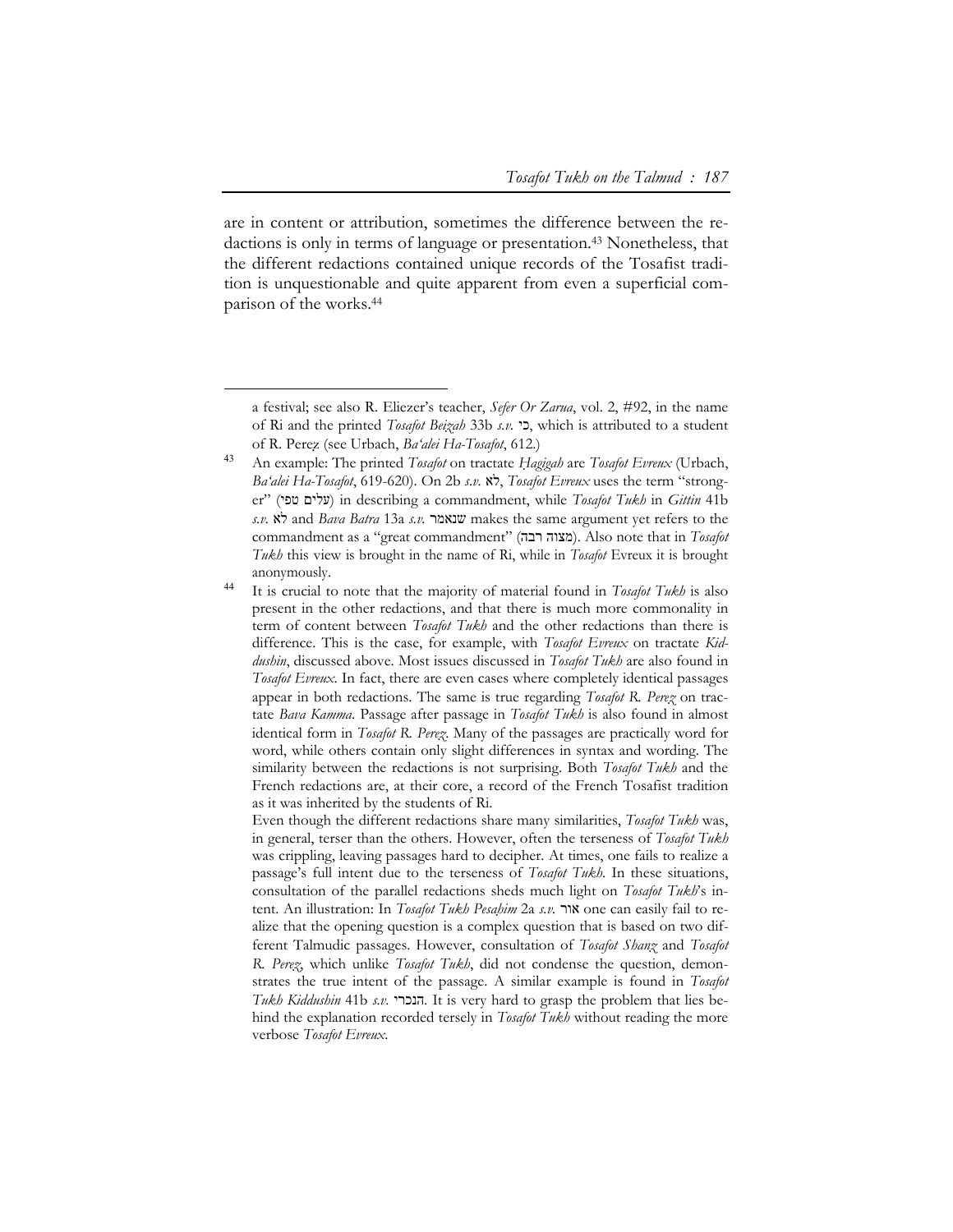## **Regions of Popularity**

-

Consistent with the idea that *Tosafot Tukh* was a unique redaction of the French Tosafist tradition we find indications that *Tosafot Tukh* was only popular in certain geographic regions, while the French redactions were popular in other regions. In a telling statement issued by a lesser-known Talmud scholar we find a strong indication that *Tosafot Tukh* was popular in German lands. The scholar, commenting on a retraction of R. Tam, states that he was unaware of the retraction, "until I arrived in Regensburg and I studied [*Tosafot Tukh* on tractate] *Ketubot*."45 Apparently, the version of the French Tosafist tradition that was available to this scholar before arriving in Regensburg, Germany, was distinct from the version recorded in *Tosafot Tukh*. 46

While *Tosafot Tukh* may have enjoyed popularity in Germany, this was not the case in Catalonia. Years before the sun set on the Tosafist culture in France and Germany, the academies of Catalonia were studying the dialectical writings of the French Tosafists. In fact, the French compositions played a major role in the emerging Catalonian school. With the eventual demise of the French and German centers in the early fourteenth century, the Catalonian school moved into the foreground of Talmudic scholarship.

Furthering the dialectical analysis of the Talmud reinitiated by the Tosafists, the Catalonian academy of Ramban claimed itself heir to the Tosafist teachings and assumed the role of the prime flag-bearer of the Talmudic tradition. Indeed, Ramban could claim a direct connection to the Tosafist academies as his cousin, Rabbenu Yonah of Gerona, studied in the Tosafist academy of Evreux, and Ramban's own teachers, R. Yehudah b. Yakar and R. Natan b. Meir, were students of Rizba. Commenting on this direct relationship to the Tosafists, Ramban declared regarding the Tosafists, "They are the instructors, they are the teachers, they are the ones who reveal to us the hidden."47

<sup>45</sup> Quoted in Kupfer, *Teshuvot U-Pesakim*, ed. E. Kupfer (Jerusalem, 1973), 322.

<sup>46</sup> A Vatican manuscript containing a commentary on tractate *Yevamot* records debates in a German Tosafist academy over passages in R. Eliezer's redaction. This manuscript further demonstrates that R. Eliezer's redaction enjoyed popularity in Germany. See Urbach, *Ba'alei Ha-Tosafot*, 624 fn. 18, who discusses this manuscript, and even concedes based on this manuscript that R. Eliezer's redaction on tractate *Yevamot* might have been redacted in Germany.

<sup>47</sup> From Ramban's introduction to "Kuntres Dina De-Garmi," *Ḥiddushei Ha-Ramban*, ed. M. Hershler, vol. 1 (Jerusalem: 1970), 106-11.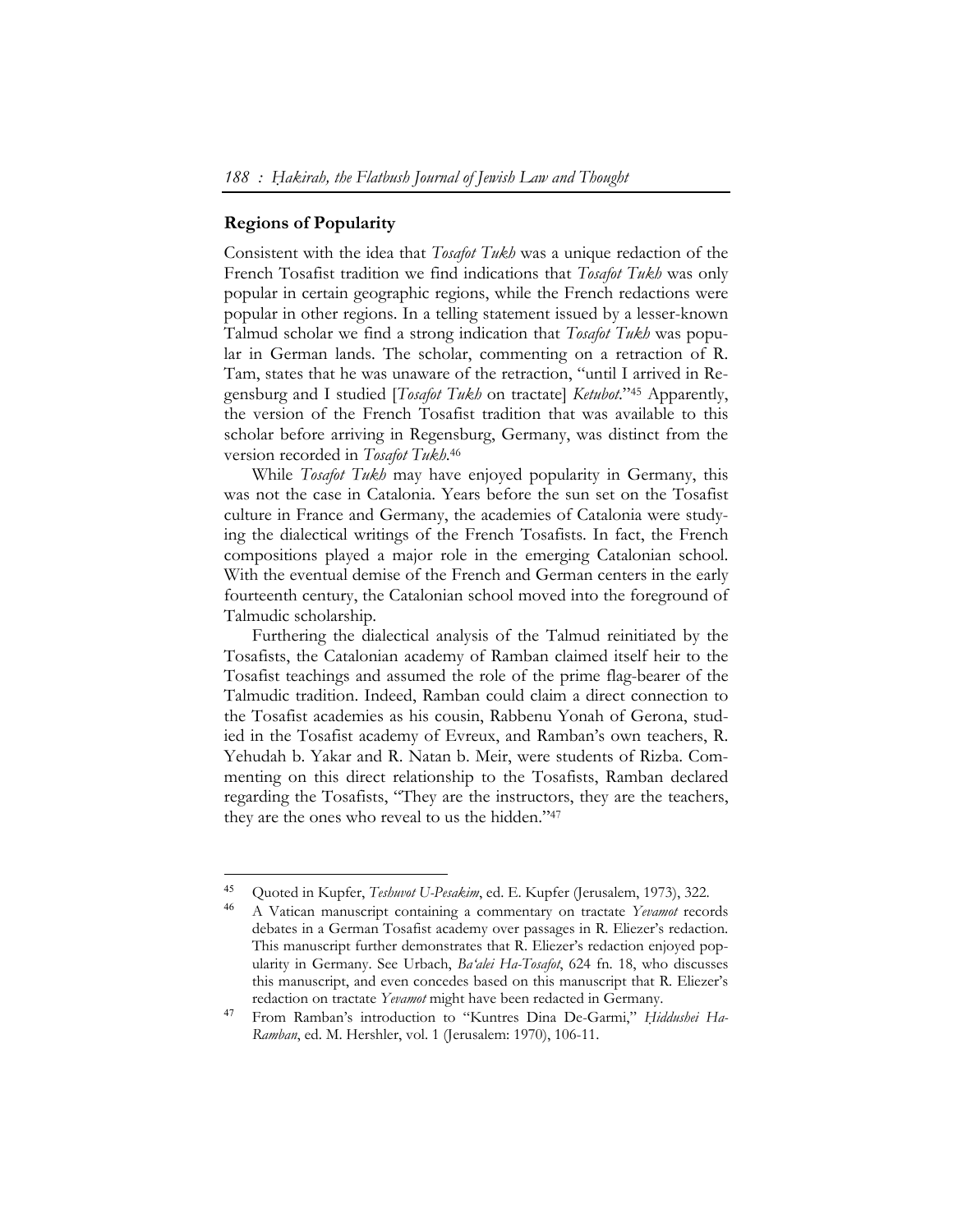However, not all of the Tosafist works made their way to Catalonia. During the tenure of Ramban, the Catalonian academy only had access to certain written teachings of Ri and R. Shimshon, and it was only in subsequent generations that later redactions reached Catalonia.<sup>48</sup> When Rosh arrived in nearby Spain in the early years of the fourteenth century, he brought with him complete written records of the French tradition, primarily *Tosafot Shanẓ*, but it is questionable how popular these texts were in the region.

Following in the footsteps of their teacher Ramban, subsequent Catalonian Talmudists directed their focus on the French Tosafist tradition. The Catalonian academies, and the *Ḥiddushim* literature they produced, were heavily based on the writings of the French Tosafist tradition.49 Yet, careful study of the *Ḥiddushim* literature demonstrates that the version of the French Tosafist tradition utilized by the Catalonian Talmudists was distinct from that found in *Tosafot Tukh*. This distinction is readily apparent in the writings of the great Talmudists who flourished in the academy of Ramban during and after the tenure of R. Eliezer.

#### **The Catalonian H***̣***iddushim**

-

When Ramban departed Catalonia for the land of Israel, R. Shlomo b. Aderet (Rashba, d. 1310) assumed the mantle of intellectual and communal leadership in the region. Rashba authored a Talmud commentary, *Ḥiddushei Ha-Rashba*, that drew heavily from the teachings of Ramban. Like the *Ḥiddushim* of Ramban, Rashba's *Ḥiddushim* confronted many of the dialectical arguments raised by the Tosafists. However, the version of the Tosafist tradition that Rashba addressed in his *Ḥiddushim* was different than the version found in *Tosafot Tukh*.

For example, in tractate *Bava Batra* 2a *s.v.* אומר Rashba opens his comments by referencing the opinion of "*Tosafot*.*"* However, this explanation of "*Tosafot*" is different than the opinion recorded in the corresponding passage in *Tosafot Tukh*. Again, in tractate *Bava Batra* on 23b *s.v.*

<sup>48</sup> See Ta-Shma, *Ha-Sifrut*, 2:103-107, that Ramban only had access to the *Tosafot* of R. Shimshon, and not the later redactions. See also *Ḥiddushei Ha-Ramban Le-Massekhet Ketubot*, ed. E. Schwatt (Jerusalem, 1990), editor's introduction, where Schwatt argues with Ta-Shma and suggests that Ramban also utilized later material.

<sup>49</sup> The *Ḥiddushim* literature is described by Ta-Shma, *Ha-Sifrut*, 2:35 and 2:56-57. For their use of the French Tosafist tradition, see E. Kanarfogel, "Between Ashkenaz and Sefarad: Tosafist Teachings in the Talmudic Commentaries of Ritva," *Rashi and Maimonides* (New York, 2010), 242-273.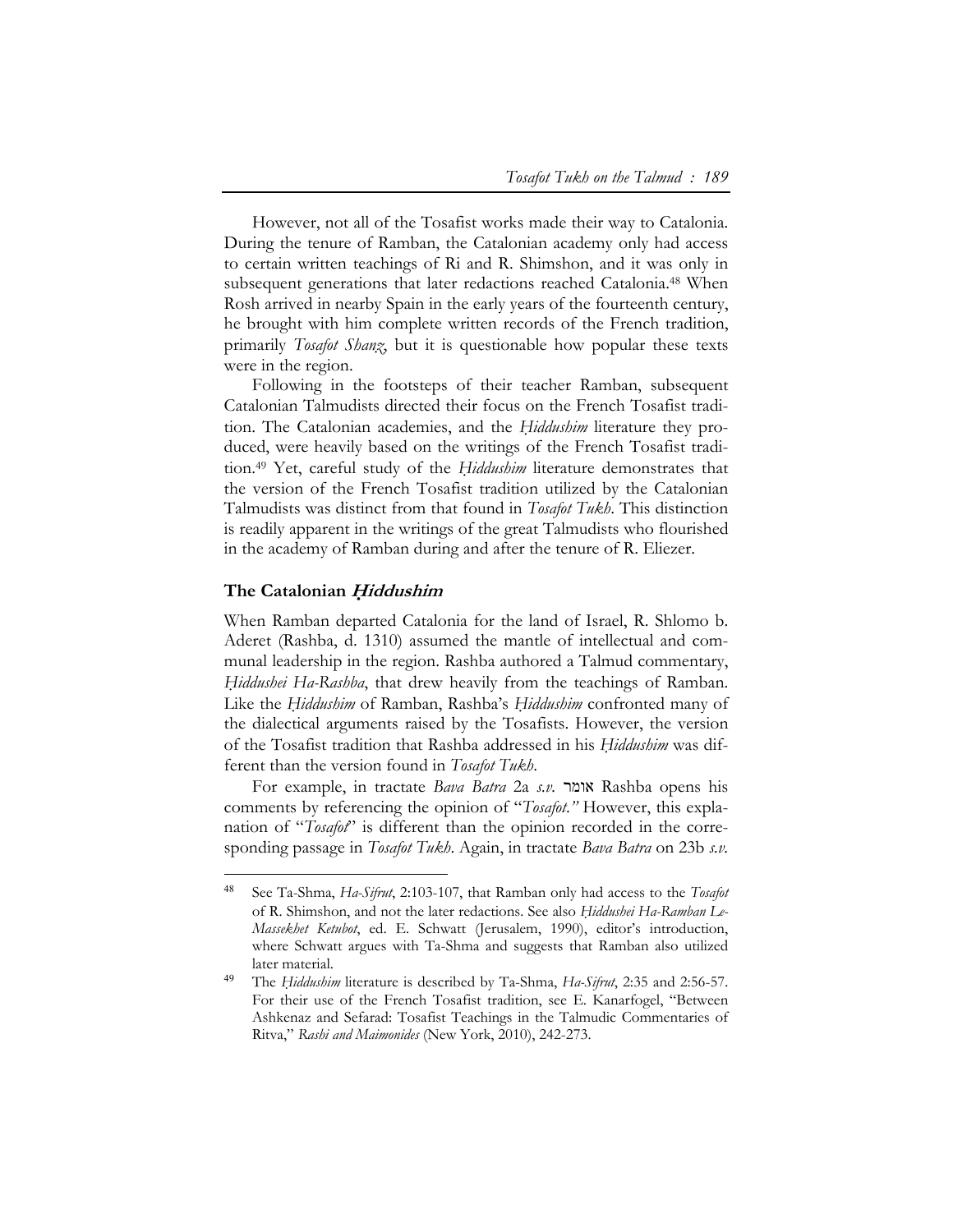ומישט, 23b *s.v.* תנן, 24a *s.v.* וליזיל, and 25b *s.v.* אמר Rashba quotes "*Tosafot*" and the material is different than that which is found in *Tosafot Tukh*. In fact, more than a quarter of the times that Rashba quotes from "*Tosafot*" in his commentary on tractate *Bava Batra* the supposed reference does not appear in *Tosafot Tukh*. 50 Yet, *Bava Batra* is not an exception. In other tractates as well, Rashba quotes material from "*Tosafot*" and the material is simply not present in *Tosafot Tukh*. 51

This phenomenon also occurs in the writings of R. Yom Tov b. Avraham (Ritva, d. 1330). Ritva studied in the Catalonian city of Barcelona with Rashba before later settling in the Andalusian city of Seville. Ritva had access to many more *Tosafot* texts than his predecessors, and in his *Ḥiddushim*, Ritva quotes extensively from the Tosafists.52 Yet, like Rashba before him, much of the material quoted from "*Tosafot*" in Ritva's *Ḥiddushim* is different than the parallel material in *Tosafot Tukh*. 53

As suggested above, the discrepancies between the *Tosafot* teachings quoted in the *Ḥiddushim* of Rashba and Ritva and those found in *Tosafot Tukh* are reflective of the multiple versions of the French Tosafist tradition that existed in the late thirteenth century. It is the distinct redaction

<sup>50</sup> This is an extremely high percentage considering that even if it is correct that the Catalonian scholars drew from a different version of the French tradition than that which was contained in *Tosafot Tukh*, both versions ultimately stemmed from the same teachings of R. Tam and Ri, and should contain a large amount of similar material. This high percentage is a great testimony to the different versions of the French Tosafist tradition that existed in different regions by the late thirteenth century.

<sup>51</sup> For instance, in tractate *Gittin* Rashba makes multiple references to "*Tosafot*," and the material is not present in *Tosafot Tukh*. Two examples of many are *Gittin* 37a *s.v.* נקוב and 78b *s.v.* ארבע. In another case, 80b *s.v.* נישאו, Rashba claims to be quoting verbatim from "*Tosafot*" and the material is not found in *Tosafot Tukh*. It should be noted, however, that in numerous instances the material quoted as "*Tosafot*" in Rashba's *Ḥiddushim* is found in *Tosafot Ha-Rosh*. Yet, Rashba did not utilize the *Tosafot Ha-Rosh* (Rosh arrived in Spain with his *Tosafot* in the latter half of Rashba's career). Indeed, there are instances where Rashba quotes from "*Tosafot*" and the material is also not found in *Tosafot Ha-Rosh*, indicating Rashba had other redactions from which to draw. See for example, *Ḥiddushei Ha-Rashba* on tractate *Gittin* 37a *s.v.* נקוב and compare with *Tosafot Ha-Rosh*.

<sup>52</sup> Kanarfogel, "Between Ashkenaz and Sefarad," 250-260.

<sup>53</sup> Ibid. 264, fn. 80. One particularly telling examples is tractate *Bava Meẓi'a* 7a *s.v.* אם where Ritva quotes the opinion of Ri in "*Tosafot*." Not only is the material not found in *Tosafot Tukh*, but on the contrary, the parallel passage in *Tosafot Tukh* is based on assumptions that undermine the view of Ri as it is quoted by Ritva.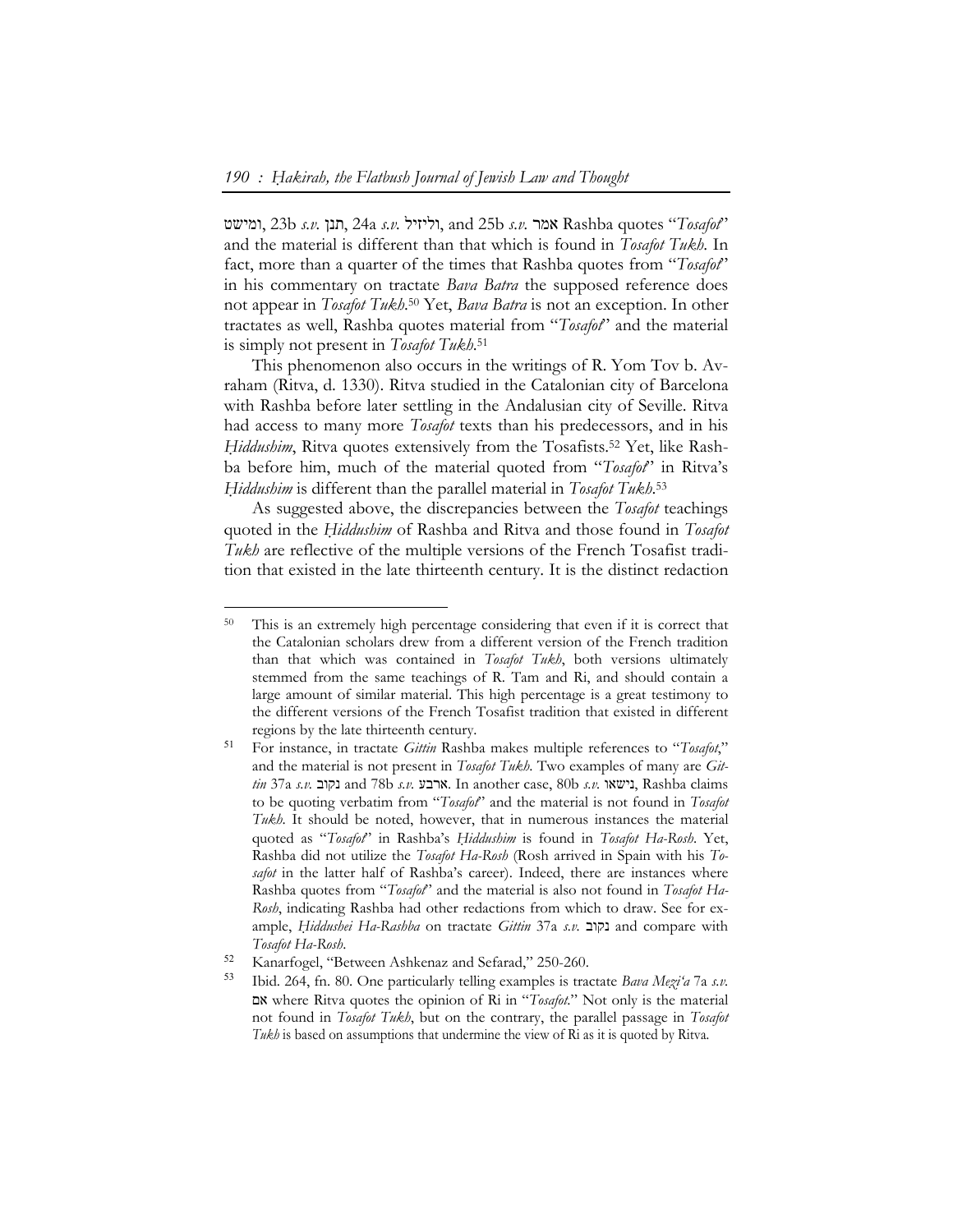of R. Eliezer—as opposed to what were likely French redactions studied by the Catalonian scholars—that accounts for the dissimilarity between "*Tosafot*" quoted in the Catalonian *Ḥiddushim* and the content of *Tosafot Tukh*.

With Ritva specifically we can begin to identify the French *Tosafot* from which the Catalonian and Spanish Talmudists quoted. Firstly, in Ritva's *Ḥiddushim* on tractate *Bava Batra*, Ritva explicitly quotes material from the French *Tosafot Evreux*, which was apparently available to him.54 Additionally, in his *Ḥiddushim* on tractate *Yoma*, Ritva references "*Tosafot*" frequently, and while the material is not present in the printed *Tosafot* text (attributed to the German Tosafist, R. Meir of Rothenburg), comparison to various fragments of *Tosafot R. Pereẓ* shows that Ritva's references to "*Tosafot*" do appear in this French redaction.55

The dissimilarity between the Catalonian *Ḥiddushim* and *Tosafot Tukh* is also sensed in the writings of R. Nisim b. Reuven (Ran, d. 1376). Ran was from the Catalonian city of Gerona but left in 1352 to assume a rabbinical position in Barcelona. There he established a Talmudic academy, and began to restore the glory of Barcelona, after the devastation of the Black Plague. He was a major figure in communal and religious life, authored many works, including commentaries on the Talmud and R. Yitzḥak Alfasi's *Halakhot*, and is considered by many as the last in the chain of the Catalonian school of Ramban.

Like Rashba and Ritva, Ran's use of the Tosafist writings demonstrates that he did not have access to *Tosafot Tukh*. For example, in *Gittin* 2b *s.v.* וכתבו Ran quotes in his commentary on Rif's *Halakhot* a ruling of the "Tosafists." This view of the "Tosafists" was in fact the opinion of Ri, as attested to by *Tosafot Shanẓ Ketubot* 92b *s.v.* דינא. However, if Ran had in his possession *Tosafot Tukh*, it would be hard for him to call Ri's view *the* view of the Tosafists. In four different locations, *Tosafot Tukh* adopts a position that disagrees with Ri.56 Only someone without *Tosafot Tukh* could unequivocally claim that the Tosafists' view was otherwise.

<sup>54</sup> See ibid., 255-256, for more on Ritva's quotation of Evreux sources.

<sup>55</sup> E. Kanarfogel (ibid., 262-264) has also demonstrated quite convincingly based on a number of sources that *Tosafot R. Pereẓ* served as a source for the Tosafist material in *Ḥiddushei Ha-Ritva*.

<sup>56</sup> Tractates *Shabbat* 78b *s.v.* ק"ות, *Gittin* 2a *s.v.* ואם, *Bava Kamma* 8b *s.v.* דינא, and *Bava Meẓi'a* 13b *s.v.* הא.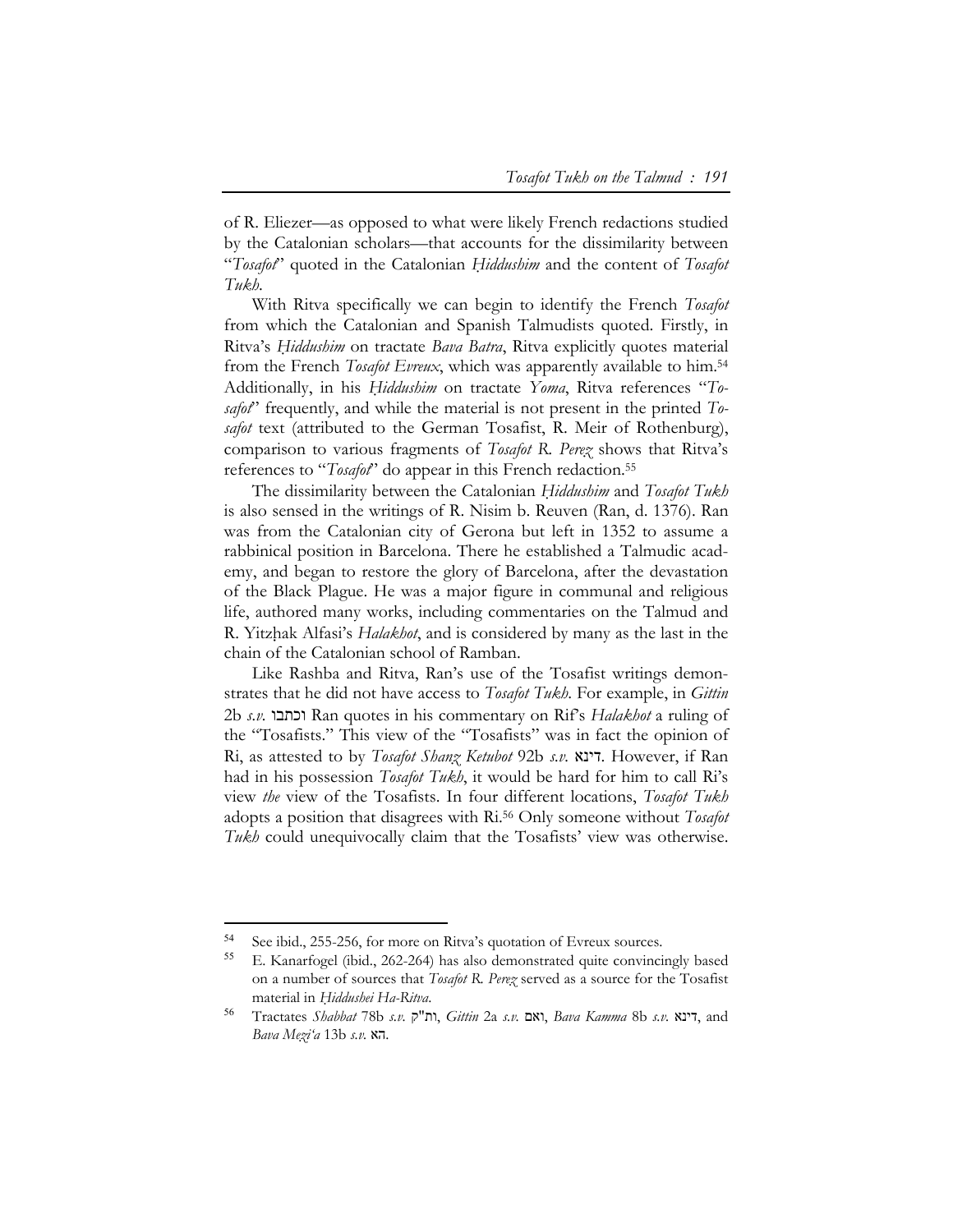A number of other examples are found throughout the Ran's writings and demonstrate that he did not have access to *Tosafot Tukh*. 57

The lack of access to *Tosafot Tukh* in Catalonia—attested to by the writings of Rashba, Ritva, and Ran—came to an end in the latter years of Ran's life. In his responsa, Ran relates that in his elder years he received a copy of *Tosafot Tukh* on tractate *Gittin*. He even notes that in light of the material in *Tosafot Tukh* he needs to reconsider a passage he wrote in his commentary on tractate *Nedarim*.

```
שו"ת הר"ן סימן טו 
...והיא שיטה מחוורת אע"פ שאינה מסכמת עם מה שכתבתי בפרישתי 
מנדרים לפי שכתבתיה על פי ספרינו ועדיין לא באו לידי התוספות מתו"ך 
                                  אפשר שאתקן שם מעט ואודיעכם.
```
Ran's statement indicates that only at some point in the midfourteenth century did *Tosafot Tukh* make its way onto Catalonian soil.58 This concurs with the data we have seen thus far, and strongly bolsters the contention that *Tosafot Tukh* was distinct from the French redactions studied in Catalonia.59

## **Popularity and Authority of the Tosafot Tukh**

 $\overline{a}$ 

The dominance of the French redactions in the Catalonian academies is not hard to explain. First and foremost is the influence of Ramban's Provençal teachers who studied in the French academies, coupled with the fact that one of the forerunners of Ramban's academy, R. Yonah, studied in Evreux. These early connections to the French Tosafist culture might have established a relationship that continued with Ramban's

<sup>57</sup> Tractate *Pesaḥim* 3b *s.v.* מובטח. Ran quotes an explanation of "*Tosafot*," that is not found in *Tosafot Tukh*. The same phenomenon occurs on 7b *s.v.* כגון, 9b *s.v.* הא, and 11a *s.v.* משום.

<sup>58</sup> Although *Tosafot Tukh* was available in Catalonia in the later years of Ran's life, it appears that *Tosafot Tukh* did not immediately make its way to central or southern Spain. In Menahem b. Zerah's (Toledo, Spain, d. 1385) introduction to his *Ẓedah La-Derekh* we are informed that in fourteenth-century Spain the most popular Tosafist text of study was R. Pereẓ's redaction. This seemingly continued for a while, and in the early sixteenth century we find Gerson Soncino writing that "...in Spain, Italy, and all the lands, we have only heard of the [*Tosafot*] of Shanz, of R. Perez and R. Shimshon and their colleagues."

<sup>59</sup> Consistent with this position, we find that the Catalonian scholars are seemingly unaware of the material in R. Eliezer's *Gilyonot*. Except for one possible reference in *Ḥiddushei Ha-Ritva al Massekhet Avodah Zarah* 18a *s.v.* הא, R. Eliezer's *Gilyonot* are not generally quoted in Catalonia.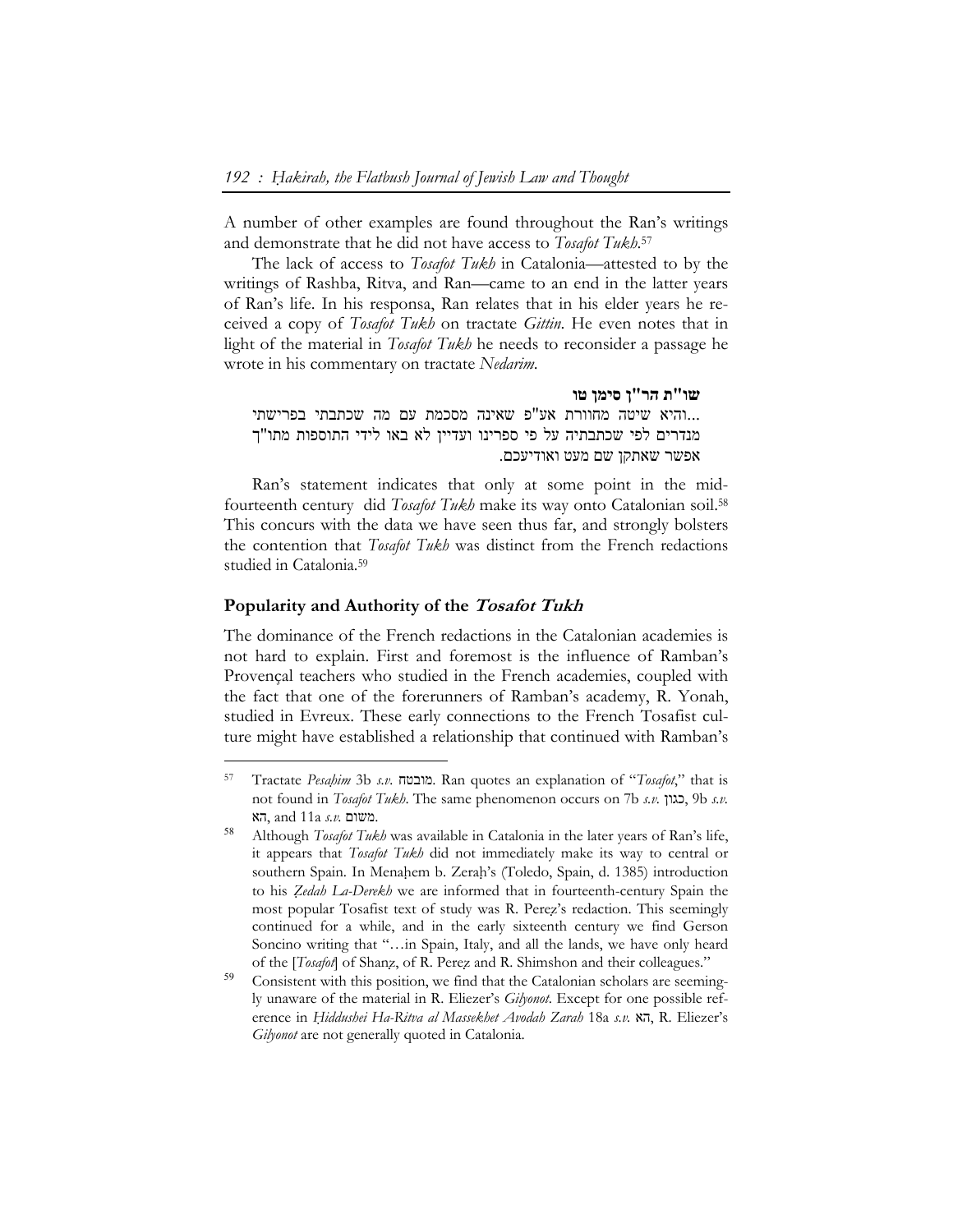students. Additionally, there are geographic considerations. The proximity of Catalonia to France and the relative distance to Germany might also have contributed to the lack of availability of *Tosafot Tukh* in Catalonia.<sup>60</sup>

Even if the Catalonians were able to overcome the geographic challenges that stood between them and the *Tosafot Tukh*, they still may have opted for the French redactions. Why would they choose to rely on a record of the French tradition of R. Tam and Ri redacted in Germany by a German Tosafist if they had access to French redactions that hailed from the same locale of the material they sought?61 Indeed, it is logical to assume that the French redactions would be a more accurate and more authoritative source for the French Tosafist tradition than *Tosafot Tukh*.

Yet, in truth the French redactions were not necessarily more accurate in their portrayal of the early French teachings. Indeed, it is quite telling that Rosh warns against the use of certain French redactions, singling out as unreliable the redactions of "those students who explained [the Talmud] in the presence of R. Perez."<sup>62</sup> Also, E. Urbach notes that R. Eliezer was considered by many Talmudists as a supreme authority on the French tradition, and multiple sources indicate that *Tosafot Tukh* was considered a more reliable source for the French Tosafist tradition

<sup>60</sup> The writings of Catalonian Talmudists suggest that they maintained a stronger relationship with France than with Germany. For instance, Ritva in his *Hiddushim* on *Bava Batra* makes one solitary reference to German culture on 18a *s.v.* דיקא stating, "And so I heard in the name of the German Rabbis." This is vastly different than his four references to the Rabbis of France, including one reference on 77a *s.v.* אם where Ritva writes, "And so the Rabbis of France ruled *for me*, God should guard them." While Ritva only heard material in the name of the German Rabbis, he actually engaged in some form of dialogue with the Rabbis of France. In tractate *Shabbat*, Ritva makes multiple references to "our French teachers" (*Ḥiddushei Ha-Ritva* tractate *Shabbat* 53b *s.v.* נחמן רב, 111a *s.v.* נ"א, 112a *s.v.* איתמר (and the "Rabbis of France (ibid. 37a *s.v.* סבר and 74b *s.v.* תנו, but no references to any German teachers or Rabbis.

<sup>&</sup>lt;sup>61</sup> The Tosafist teachings are quoted hundreds of times in the Catalonian works as the view of "our French teachers (רבותינו הצרפתים)." One example from each of the aforementioned Talmudists: *Ḥiddushei Ha-Rashba* tractate *Berakhot* 18a *s.v.* רב*, Ḥiddushei Ha-Ritva* tractate *Ḥullin* 78a *s.v.* אלמה, *Ḥiddushei Ha-Ran* tractate *Gittin* 86b *s.v.* א"ר.

<sup>62</sup> *She'elot U-Teshuvot Ha-Rosh*, 20:27. See also J. Galinsky, "Ha-Rosh Ha-Ashkenazi Bi-Sefarad: 'Tosafot Ha-Rosh,' 'Piskei Ha-Rosh,' 'Yeshivat Ha-Rosh,'" *Tarbiz* 74 (2005): 393-395.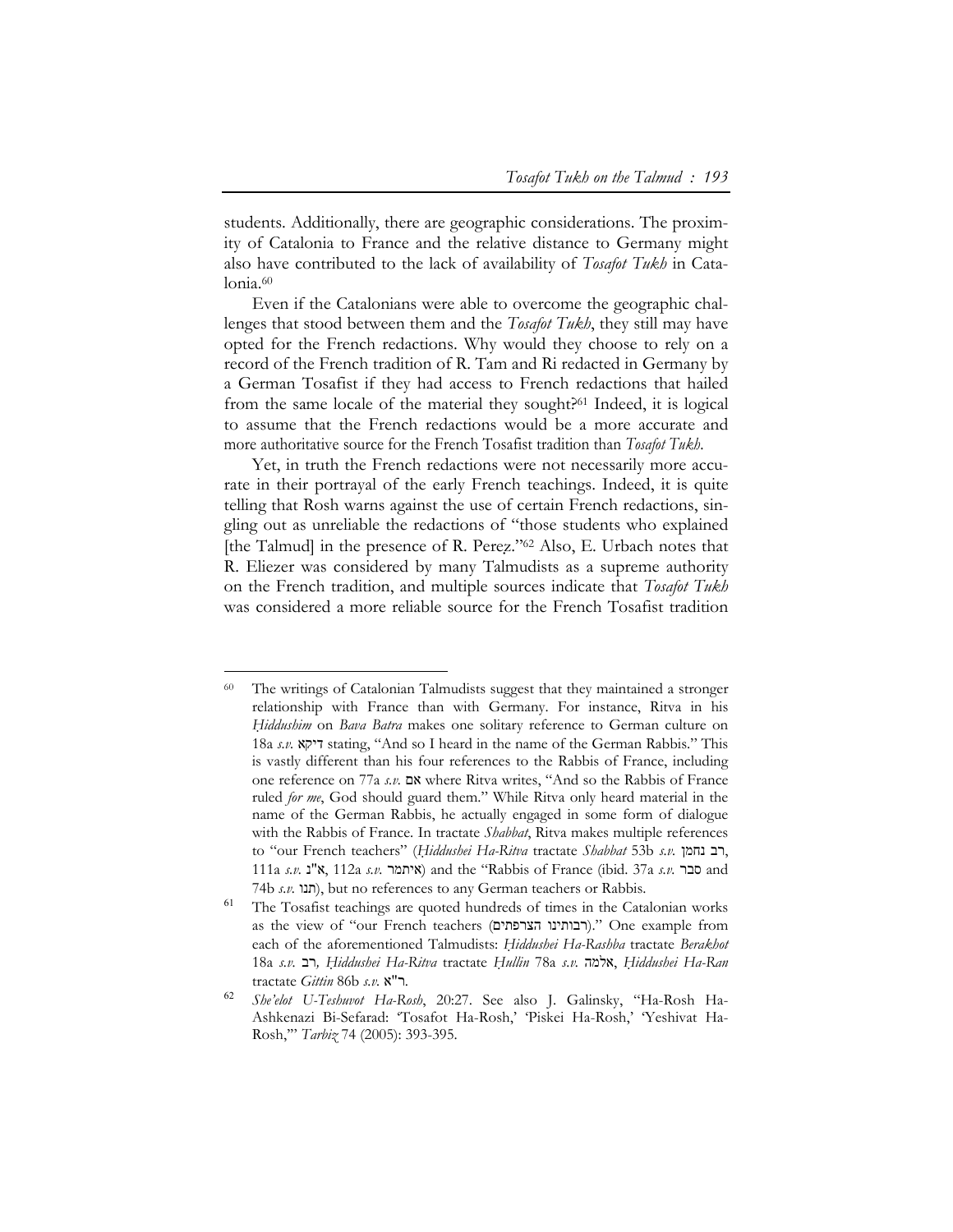than the French redactions.63 One such indication is the statement of R. Yisrael Yehoshua b. Rehavia who ruled in accordance with the accepted Tosafist tradition as he knew it, but later in life gained access to a passage from *Tosafot Tukh* that recorded the tradition differently. Based on R. Eliezer's authority alone, R. Yisrael decided to revoke his ruling. He justified this behavior by stating, "R. Eliezer is trustworthy in all of Israel… On the strength of his testimony, I retract everything I wrote."64 Additionally, we saw above that also Ran held *Tosafot Tukh* in high regard, as he claimed he would need to reconsider a passage he wrote in his commentary on tractate *Nedarim* in light of having gained access to *Tosafot Tukh*.

The perceived authority and accuracy of *Tosafot Tukh* was also seemingly the primary catalyst that sent Gerson Soncino on his arduous search. "I toiled and found books that were previously closed and sealed, and I brought them forth to the light of the sun, to shine in the firmament, such as the *Tosafot Tukh* of R. Yitzhak and Rabbenu Tam. I traveled to France, Chambéry and Geneva…"65 Soncino's self-testimony of how he "disregarded the *Tosafot* of R. Shimshon that lay readily at hand and at personal risk traveled to France"66 to find the *Tosafot Tukh* of "R. Yitzḥak and R. Tam" attests to the high regard that *Tosafot Tukh* enjoyed and the perception of *Tosafot Tukh* as the authoritative record of the French *Tosafot* tradition.<sup>67</sup>

<sup>63</sup> Urbach, *Ba'alei Ha-Tosafot*, 58, and Kanarfogel, "Between Ashkenaz and Sefarad," 265-266.

<sup>64</sup> Quoted in *Teshuvot U-Pesakim*, 322.

<sup>65</sup> Marvin Heller, *Printing the Talmud: A History of the Earliest Printed Edition of the Talmud* (New York, 1992), 102-103 and 132.

<sup>66</sup> Haym Soloveitchik, "The Printed Page of the Talmud," 41.

<sup>67</sup> We should note that in a few cases it appears that *Tosafot Tukh* did not contain the most updated record of the French teachings. See for example, *Sefer Ha-Terumah*, #123, where R. Barukh records that Ri changed his mind on a particular issue, something not reported by *Tosafot Tukh Gittin* 78b *s.v.* אם. Compare R. Eliezer's record to *Tosafot Ha-Rosh, Sefer Miẓvot Gadol*, Positive Commandment 50, *Ḥiddushei Ha-Ritva Bava Meẓi'a* 7b, and *Ḥiddushei Ha-Rashba Gittin* 78b. A similar example is found in *Tosafot Tukh Shabbat* 54b *s.v.* הוה, where *Tosafot Tukh* records a resolution in the name of R. Elhanan. Compare this to the printed *Tosafot* on *Avodah Zarah* 13a *s.v.* מקדישין אין) not *Tosafot Tukh*), *Tosafot R. Elḥanan* there*,* and *Tosafot Ha-Rosh Shabbat* 54b.